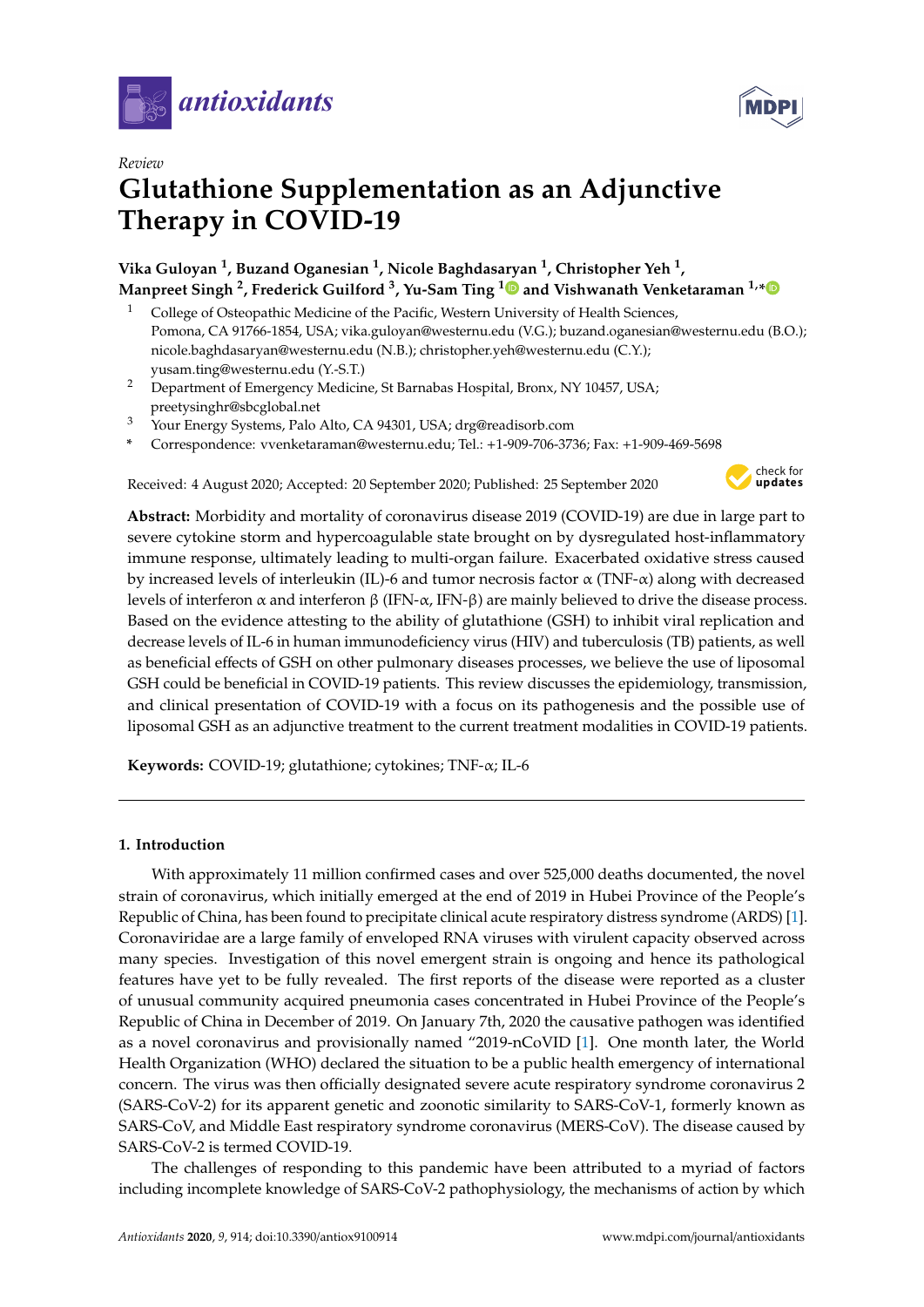it causes harm, and the immune responses of individuals with comorbidities. Widespread shortages of personal protective equipment and testing systems have hamstrung organized response. Clinical trials are taking place assessing efficacy of the protease inhibitors lopinavir-ritonavir, RNA polymerase inhibitor Remdesivir, the antimalarial hydroxychloroquine, and IFN-1B as possible treatments in adjunct to supportive care [\[2\]](#page-15-1). The only long-term solution is seen in a form of vaccine, which is yet to be developed. The role of cytokine dysregulation in COVID-19 pathophysiology has been documented in multiple studies. This provides the scientific community with the foundation to propose possible mechanisms of pathogenesis and develop treatment modalities to limit morbidity and mortality.

# **2. SARS-CoV-2 Microbiology**

Genetic sequencing studies have grouped SARS-CoV-2 along with SARS-CoV-1 and MERS-CoV into the genus Betacoronavirus in the family Coronaviridae. SARS-CoV-2 is a spherical, pleomorphic enveloped virus containing a 30 kbp positive-sense single-stranded RNA genome. The family Coronaviridae possess the largest genomes of all known RNA viruses [\[3\]](#page-15-2).

The main structural components of SARS-CoV-2 are the protein spike (S), membrane (M), envelope (E), and nucleocapsid (N). The M glycoprotein is the most abundant structural protein and is responsible for the intracellular host-assembly of viral particles [\[3\]](#page-15-2). The S protein is a club-shaped glycoprotein found on both SARS-CoV-1 and SARS-CoV-2 that binds to angiotensin-converting enzyme 2 (ACE-2) on potential host cells [\[4\]](#page-15-3). Viral entry is demonstrated to require the activity of the cysteine proteases cathepsin B and cathepsin L (CatB/L) as well as the serine protease TMPRSS2 for S protein priming. Aloxistatin and camostat mesylate, which inhibit CatB/L and TMPRSS2, respectively, are shown to prevent entry of SARS-CoV-2 into human cells when used in combination [\[5\]](#page-15-4). These medications are being investigated as a potential treatment modality for COVID-19 [\[5\]](#page-15-4). Incubation of SARS-CoV-2 in the presence of tunicamycin results in non-infectious virus particles with absent S protein [\[4](#page-15-3)[,6\]](#page-15-5). The S protein is also the inducer of neutralizing antibodies in the host, which makes the S protein an ideal target for the vaccines [\[4,](#page-15-3)[6\]](#page-15-5).

A study conducted on SARS-CoV-1, the strain of Coronaviridae attributed to the 2002-2004 SARS outbreak, found that intracellular response to the virus is mediated by RNA-activated protein kinase (PKR) in human cells expressing ACE-2. The molecular mechanism of this response involves phosphorylation of the translational initiator eukaryotic initiation factor 2-α) at Ser51 residues. Phosphorylation of eIF2- $\alpha$  results in global inhibition of mRNA translation. However, this inhibition of eIF2-α was not found to significantly decrease viral replication. It has been proposed that this mechanism is a viral adaptation to limit host-immune response by inhibition of translation of host-response proteins [\[7\]](#page-15-6).

#### **3. Transmission**

Early data suggest that horseshoe bats and pangolins are likely mammalian reservoirs for SARS-CoV-2. However, the intermediate host through which direct interspecies transmission to humans occurred remains uncertain. Transmission of SARS-CoV-2 between human hosts is mediated by aerosolized respiratory droplets expectorated by an infected host. Transmission can also occur during aerosol-generating procedures including endotracheal intubation and administration of nebulizer therapy. Human-to-human transmission by asymptomatic carriers makes containment of SARS-CoV-2 difficult, as 40–50% of cases are caused by transmission from asymptomatic carriers [\[8](#page-15-7)[,9\]](#page-15-8). The  $R_0$ of SARS-CoV-2 is estimated to be 3.28 in a recent review article, meaning that each infected host is expected to transmit the infection to approximately three healthy individuals. Data estimates for  $R_0$ vary across the literature and will likely continue to evolve as the pandemic progresses [\[10\]](#page-15-9).

# **4. COVID-19 Epidemiology**

According to CDC data, the age ranges of 18–44 and 45–64 comprise the majority COVID-19 cases, with 0–17-year-olds being affected the least [\[2\]](#page-15-1). In addition, males are affected more than females. A case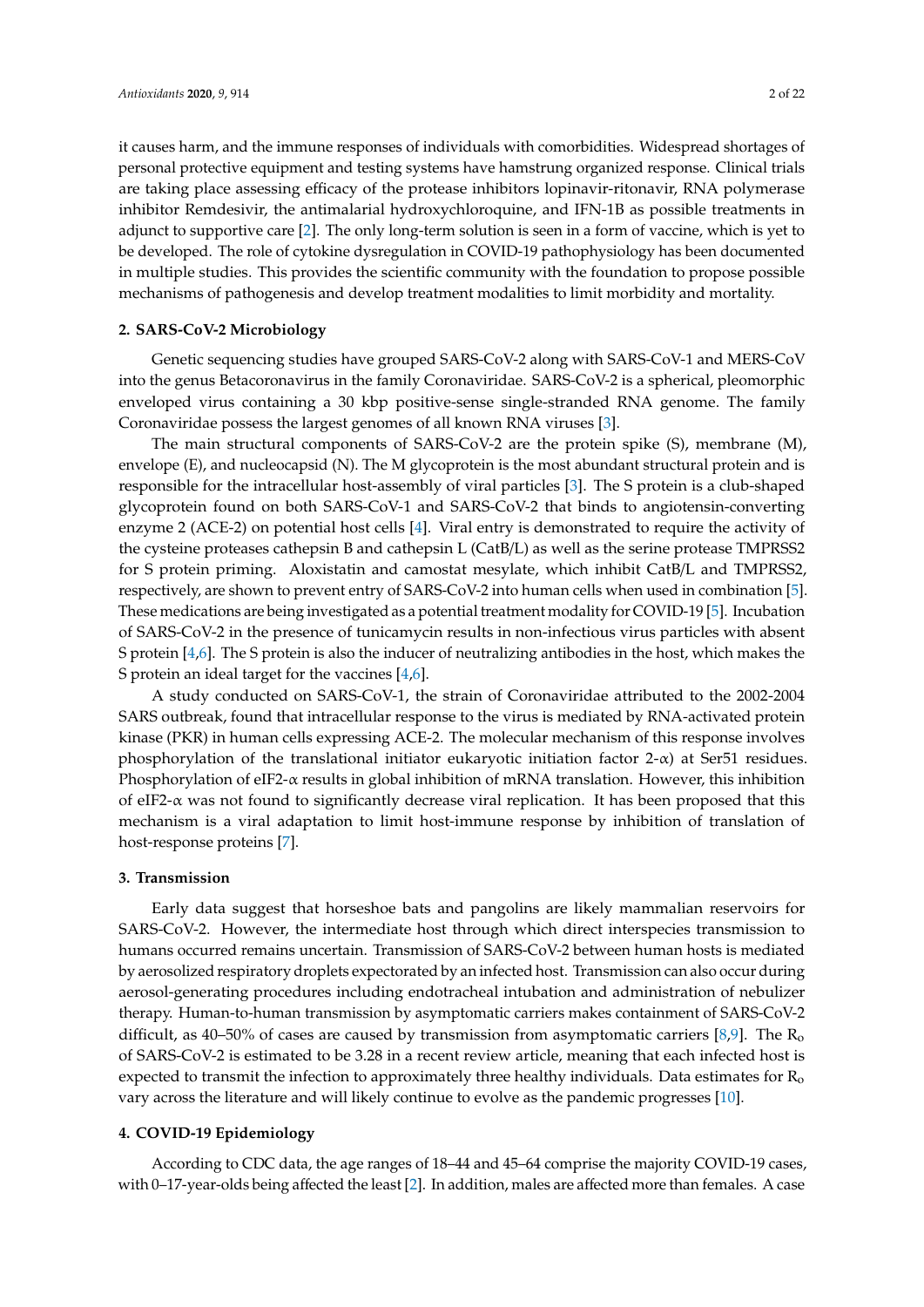series from China which surveyed 1099 hospitalized patients with laboratory confirmed SARS-CoV-2 infection, revealed that 41.9% of patients were female and 58.1% were male [\[11\]](#page-15-10). Significant risk factors for developing severe COVID-19 related illness include age of 65 or greater and the presence of comorbidities such as hypertension, chronic obstructive pulmonary disease (COPD), obesity, and diabetes [\[2\]](#page-15-1). According to a meta-analysis which assessed data from 1558 patients, increased risk for severe COVID-19 related illness was observed in patients with hypertension (OR = 2.29,  $p < 0.001$ ), diabetes (OR = 2.47, *p* < 0.001), COPD (OR = 5.97, *p* < 0.001), cardiovascular disease (OR = 2.93, *p* < 0.001), and cerebrovascular disease (OR = 3.89, *p* = 0.002) [\[12\]](#page-15-11). Young patients without significant medical history may also require ICU care or die due to COVID-19. The reason behind this phenomenon is thought to be an excessive host-inflammatory immune response precipitating as cytokine storm, septic shock, and multiorgan failure. Currently, the case fatality rate of COVID-19 is estimated to be at 2% [\[2\]](#page-15-1). The accuracy of this data, however, is difficult to assess due to failure to conduct testing on those with mild or asymptomatic disease. Therefore, case fatality rates are likely lower than current estimates. Autopsy reports have found that the virus had infected the heart in 41 percent of patients age 78 to 89 years old [\[13\]](#page-15-12). Additionally, it is reported that three-quarters of recovered COVID-19 patients were left with structural changes to their hearts, even two months later [\[14\]](#page-16-0).

#### **5. Clinical Presentation and Diagnosis**

A study of 191 patients with confirmed SARS-CoV-2 showed the median incubation period to be 5.1 days from time of exposure, with 97.5% developing symptoms after 11.5 days [\[15\]](#page-16-1). The most common symptoms of COVID-19 are cough, dyspnea, and fever. Diarrhea is also reported in several cases. A case series of 1099 hospitalized patients with laboratory confirmed SARS-CoV-2 infection in China demonstrated that 43.8% presented with fever on admission, while 88.7% developed fever during hospitalization. A total of 67.8% of patients presented with cough [\[11\]](#page-15-10). Another case series of 393 patients in New York City showed dyspnea was a presenting symptom in 56.5% of cases [\[16\]](#page-16-2).

Interestingly, early manifestations may often include hyposmia and hypogeusia. Expression of angiotensin-converting enzyme 2 (ACE2) has recently been found to be high in the oropharynx and tongue. Thus, ACE2 receptor binding by SARS-CoV-2 in COVID-19 may explain the loss of smell and taste (anosmia and dysgeusia) observed in patients in the early stages of COVID-19. It is intriguing to speculate that the binding of the S protein of SARS-CoV-2 to ACE2 stimulates an oxidation reaction similar to what we have seen with the binding of other viruses like influenza [\[17\]](#page-16-3). At the present time, it is unclear whether this olfactory dysfunction results from viral-induced olfactory nerve damage or local inflammation of the nasal cavity or both [\[18\]](#page-16-4).

Upon clinical suspicion for COVID-19 based on history and low oxygen saturation, most emergency physicians will obtain initial blood work to analyze inflammatory markers to make presumptive diagnosis while waiting for confirmatory SARS-CoV-2 results. In the early stages, COVID-19 is most often confirmed by reverse transcriptase polymerase chain reaction (RT-PCR) of nasopharyngeal or oropharyngeal swabs. This assay may take up to 48 h to perform, hence initial blood work must be used in the interim to monitor disease progression. These studies included complete blood count with differential, chemistry panel including liver function tests, troponin and brain natriuretic peptide, procalcitonin, ferritin, erythrocyte sedimentation rate, C-reactive protein (CRP), lactate dehydrogenase (LDH), D-dimer, creatine phosphokinase (CPK), interleuking-6 (IL-6), blood/sputum cultures, and urine antigen for legionella pneumococcus. Additional studies include chest radiograph and point of care ultrasound to rule out pneumothorax, pleural effusion, pericardial effusion, heart failure, and an electrocardiogram for patient's baseline line QTc for determination of which medication to administer. Initial workup may vary by institutional policy. Mardani et al. showed that patients with positive RT-PCR for SARS-CoV-2 had significantly increased neutrophil count, CPK, LDH, liver function enzymes, and erythrocyte sedimentation rate. These findings are accompanied by leukopenia [\[19,](#page-16-5)[20\]](#page-16-6). Fan et al. evaluated hematological studies of COVID-19 infected patients between intensive care unit (ICU) and non-ICU patients demonstrated that lymphopenia and elevated LDH are associated with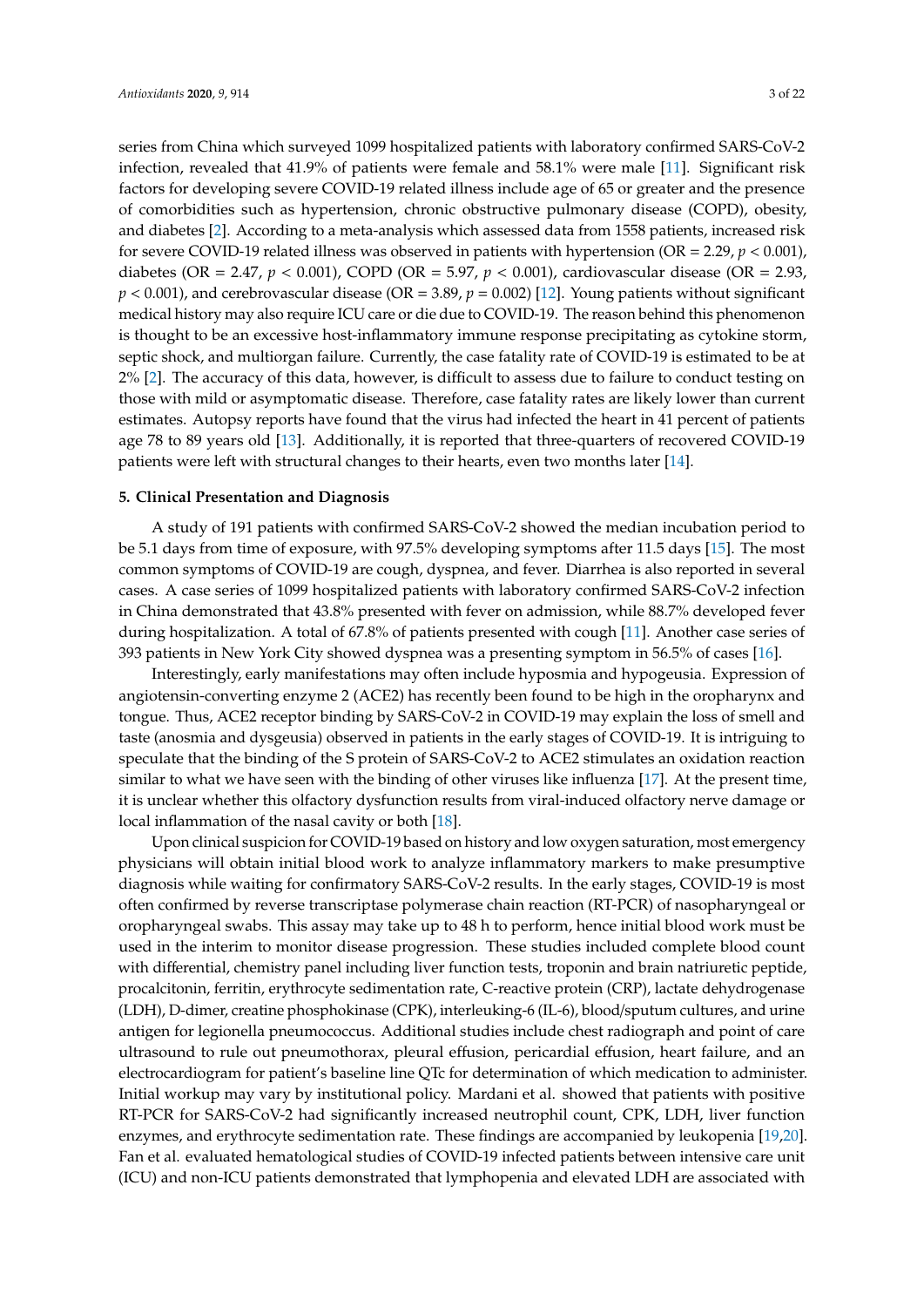increased rate of ICU admission [\[21\]](#page-16-7). Multiple studies show that elevated expression of IL-6 can be used to predict the severity of COVID-19, with increased need for ICU care and progression to ARDS [\[22–](#page-16-8)[24\]](#page-16-9). Severe disease and mortality appear to be associated with elevated LDH, procalcitonin, ferritin, and IL-6 [\[25\]](#page-16-10). Another study showed that serum ferritin level was associated with the progression to ARDS [\[24\]](#page-16-9). Finally a systematic review on the role of biomarkers in COVID-19, which looked at 26 different articles, concluded that IL-6 CRP, LDH, D-dimer, troponin, blood urea nitrogen and creatinine were elevated while leukocyte count is decreased in patients with severe SARS-CoV-2 infection [\[26\]](#page-16-11).

Alternatively, another avenue of testing is serology of serum for SARS-CoV-2 IgA, IgM, or IgG antibodies. While RT-PCR is relatively rapid and better-suited to testing in an acute setting, serology screening shows promise as a useful method for confirming an ongoing or prior infection [\[27\]](#page-16-12).

The degree to which the presence of serum anti-SARS-CoV-2 immunoglobulins confers secondary immunity to COVID-19 has yet to be determined in humans. Therefore, the risk for reinfection by the virus after initial recovery remains a concern for healthcare systems globally. In a promising study conducted in rhesus macaques, individuals were challenged with infectious doses of intratracheal SARS-CoV-2 and monitored. At 28 days post-infection, monkeys were re-challenged with an identical dose of intratracheal SARS-CoV-2. Re-infected individuals exhibited decreased nasopharyngeal viral load, increased proportion of CD4+ T cells, and increased serum concentrations of neutralizing antibodies. Interestingly, re-infected monkeys exhibited a transient fever which was not observed in initial inoculation [\[28\]](#page-16-13).

#### **6. Pathogenesis of COVID-19: An Evolving Picture**

The highly variable clinical course of COVID-19 complicates diagnosis and treatment. Of infected individuals, many presented with mild respiratory symptoms and an unknowable number have no symptoms at all. As more serology assays are conducted confirming prior infection, evidence of many asymptomatic infections is emerging. Certain patients infected with SARS-CoV-2 tend to develop mild or asymptomatic disease while others progress to severe pneumonia and ARDS. We hypothesize that the variability in the illness course stems from the imbalance between proinflammatory and anti-inflammatory mediators in lung parenchyma (Figure [1\)](#page-4-0). The distinct pathogenesis of COVID-19 can be divided into 3 phases: initial infection of the respiratory tract, acute inflammation, and either resolution or severe disease.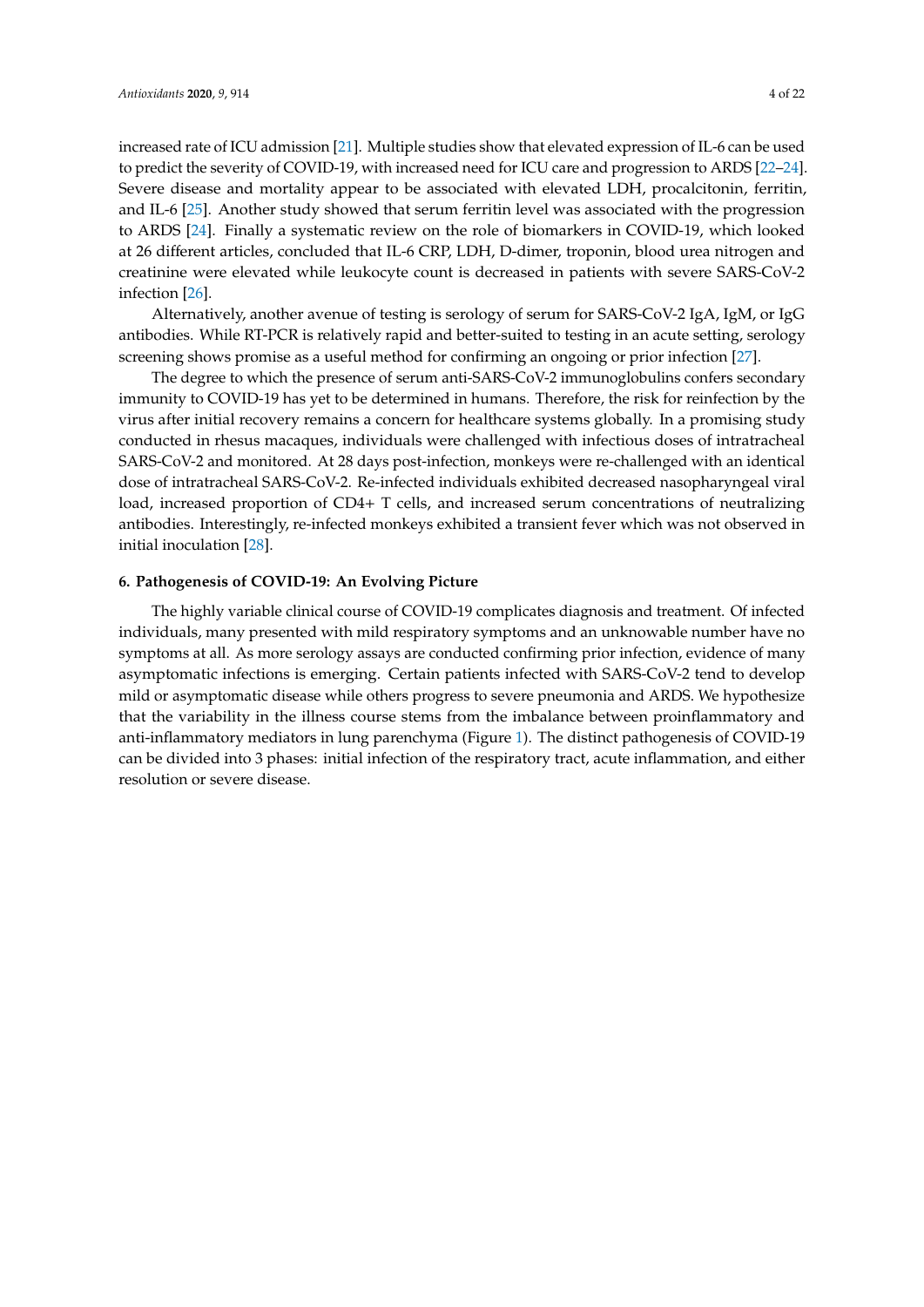<span id="page-4-0"></span>

**Figure 1.** Severe acute respiratory syndrome coronavirus 2 (SARS-CoV-2) induced cytokine storm **Figure 1.** Severe acute respiratory syndrome coronavirus 2 (SARS-CoV-2) induced cytokine storm and and redox imbalance. SARS-CoV-2 binds to the angiotensin-converting enzyme 2 (ACE2) receptor redox imbalance. SARS-CoV-2 binds to the angiotensin-converting enzyme 2 (ACE2) receptor and and induces down regulation of nuclear factor erythroid 2-related factor 2 (NRF2), which leads to induces down regulation of nuclear factor erythroid 2-related factor 2 (NRF2), which leads to inhibition of glutathione (GSH) release. This results in elevated inflammatory cytokines, elevated reactive oxygen species (ROS), and recruitment of immune cells. Arrows indicate secretion of cytokines and their downstream effectors.

# *6.1. Phase I: Respiratory Tract Infection 6.1. Phase I: Respiratory Tract Infection*

Initial infection begins upon inhalation of aerosolized SARS-CoV-2 virions. SARS-CoV-2 enters nasal mucosa and causes swelling and inflammation. The ciliated epithelial cells and mucus-producing the nasal mucosa and causes swelling and inflammation. The ciliated epithelial cells and mucus-goblet cells of the respiratory tract expel the pathogen via the mucociliary escalator. Patients with a producing goblet cells of the respiratory tract expel the pathogen via the mucociliary escalator. history of diabetes, cardiovascular disease or tobacco use have an impaired ability to evacuate the ration y or diabetes, cardiovascular disease or tobacco use have an impaired ability to evaculate the<br>pathogen via this innate mechanism. This places them at a higher risk of the virus colonizing the lower pathogen via this innate mechanism. This places them at a higher risk of the virus colonization denotes respiratory tract [\[29\]](#page-16-14). Infected persons are typically asymptomatic, due to the lack of colonization of colonization the lower respiratory tract colonization  $\alpha$  and the two terms are the total due to the theory of the total due to the total due to the theory of the total due to the total due to the total due to the total d the lower respiratory system. Host defenses in the respiratory epithelial lining such as glutathione  $(CTD)$ (GSH)), beta-defension, and immunoglobulin A (IgA), up-regulate innate and identity in Innate responses against infections and may help clear infection before it progresses. During this initial phase,<br> Initial infection begins upon inhalation of aerosolized SARS-CoV-2 virions. SARS-CoV-2 enters the (GSH)), beta-defensins, and immunoglobulin A (IgA), up-regulate innate and adaptive immune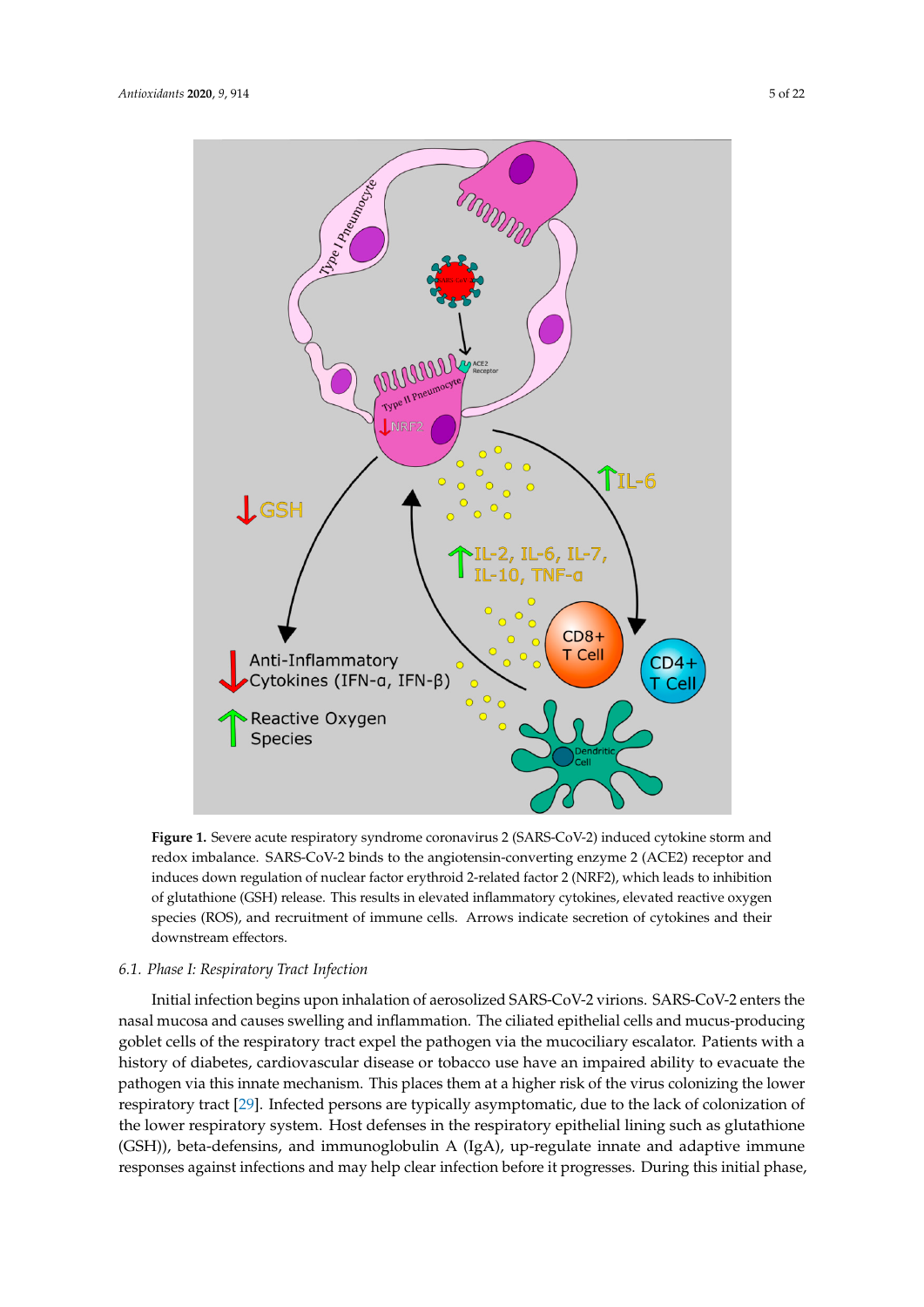infected patients are most likely to have a nasopharyngeal swab test positive for SARS-CoV-2 via RT-PCR [\[30\]](#page-16-15).

If the virus reaches the lower respiratory tract, it will bind to ACE2 on type II pneumocytes using its S protein. Then, SARS-CoV-2 enters the host cell, releasing its single-stranded RNA (ssRNA) genome, and uses host machinery to replicate. Type II pneumocytes are responsible for surfactant production and have regenerative capacity for type I pneumocytes, which participate in respiratory gas exchange. As a result, damage to type II pneumocytes leads to decreased surfactant and diminished type I pneumocyte pool, leading to impaired gas exchange, decreased compliance, pulmonary edema and pneumonia (Figure 1) [\[31\]](#page-16-16).

ACE2 receptors are also expressed in intestinal epithelial cells, allowing SARS-CoV-2 to infect enterocytes. This explains initial GI symptoms such as diarrhea in a subset of COVID-19 patients [\[11\]](#page-15-10). proving IL-2, IL-6, IL-6, IL-6, IL-6, IL-10, IL-6, IL-6, IL-6, IL-7, IL-10, and TNF- $a$ 

## **6.2. Phase II: Acute Inflammation**

Local immune response in the lung parenchyma is mediated by alveolar macrophages, dendritic cells and type II pneumocytes. Macrophages and type II pneumocytes secrete IL-8, which acts a powerful neutrophil chemo-attractant  $[32]$ . Acute inflammation ensues with migration of a large powerted receive pair create anticelling [22]. These maintainables of the ingender of a high number of neutrophils and monocytes to the alveoli [\[33\]](#page-16-18). Subsequent degranulation releases acute rtants of or nearto<sub>p</sub>rins and monocytes to the arroon <sub>[co]</sub>. Subsequent acgrammatori reteases deate<br>phase reactants such as IL-6 and tumor necrosis factor α (TNF-α). Phagocytic leukocytes utilize reduced phase reactants steri as E s and tamer necrosss ractor α (111 a). Thagee) as ceance, the annual related nicotinamde adenine dinucleotide phosphate (NADPH) as a cofactor for NADPH oxidase (NOX) to recommined addrinic antidential prospillite (WIDITI) as a condectively for MIDITI statuse (WO), is<br>catalyze the generation of the reactive oxygen species (ROS), hydrogen peroxide, and hypochlorite [\[34\]](#page-16-19). edualyze are generation of the reactive oxygen speeds (ness), hy arogen personal, and hy pochiomic [34]. are the molecular basis of severe parenchymal injury due to COVID-[1](#page-4-0)9 (Figures 1 and [2\)](#page-5-0). A study of are the incredatal basis of severe pareneity manifying value to be video to the divergent and help. There is a<br>laboratory measurements of ROS in four patients with confirmed COVID-19 has revealed that lower levels of ROS are correlated with shorter course of illness  $[35]$ . inflammatory includes the contraction is observed when the dysregulated ratio of pro-inflammation is a dysregulated ratio of pro-inflammation of pro-inflammation of pro-inflammation of pro-inflammation of pro-inflammation

<span id="page-5-0"></span>

**Figure 2.** SARS-CoV-2 induced pathogenesis in the lungs. Chronological representation of SARS-**Figure 2.** SARS-CoV-2 induced pathogenesis in the lungs. Chronological representation of SARS-CoV-2 progression leading to necrosis of type I and type II pneumocytes which may manifest as respiratory dysfunction and acute respiratory distress syndrome (ARDS) [\[6](#page-15-5)[,27\]](#page-16-12).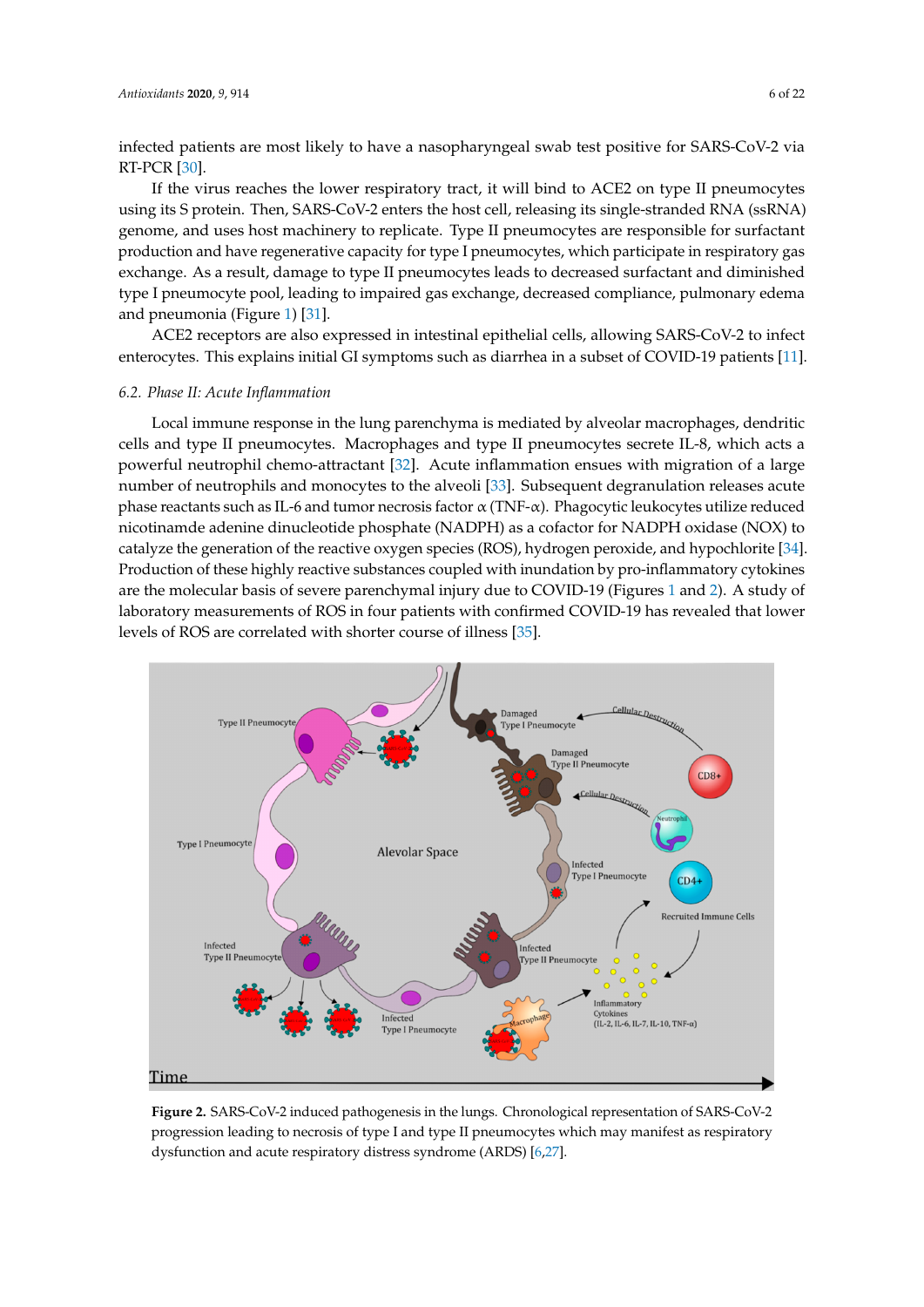IFN-α and IFN-β, otherwise known as type I interferons, have been demonstrated to play a role in the innate component of the immune response to viral infection (Figure [1\)](#page-4-0). Several strains of flavivirus possess adaptations which antagonize IFN-α/β signaling by inhibiting the JAK/STAT pathway [\[36](#page-17-0)[,37\]](#page-17-1). An experiment performed in human embryonic kidney (HEK293) cells which transgenically express SARS-CoV-2 structural proteins, identified that N protein, ORF6, and ORF8 genes antagonize activity of IFN-β and NF-κβ [\[38\]](#page-17-2). Additionally, in vitro incubation of Vero cells with recombinant human IFN-α resulted in markedly decrease in viral titers following challenge with SARS-CoV-2 when compared to mock-infected controls [\[39\]](#page-17-3).

Further destruction of intracellular pathogens is carried out by cytotoxic T lymphocytes (CTLs). Antigens displayed on antigen presenting cells along with major histocompatibilty complex (MHC)I are recognized by CTLs that express the appropriate T cell receptor (Figures [1](#page-4-0) and [2\)](#page-5-0). Subsequent degranulation of CTLs releases cytotoxic perforin and granzyme-B. Perforin increases permeability of virus-infected cell membranes and allows granzymes to proteolytically activate intracellular caspases which ultimately initiate apoptosis [\[40\]](#page-17-4). In response to antigen presentation, Th1 and Th2 subtypes release IFN-γ, IL-2, IL-4, IL-6, granulocyte-macrophage colony stimulating factor (GM-CSF), and IL-10. IL-2 stimulates differentiation of both helper and cytotoxic T cells in the bone marrow, while IL-4 promotes B cell growth and antibody class switching [\[41\]](#page-17-5). IFN-γ enhances macrophage and monocyte driven phagocytosis and enhances virus-infected cell destruction by NK cells [\[42\]](#page-17-6). GM-CSF is a glycoprotein which promotes differentiation of neutrophils and CD-14/CD-16 monocytes in the bone marrow. This subset of monocytes releases high levels of IL-6 and is not found in healthy individuals [\[43\]](#page-17-7). IL-10 is an anti-inflammatory cytokine largely providing inhibitory feedback to the immune response to excessive host tissue destruction by neutrophils, macrophages, NK, and T cells [\[44\]](#page-17-8).

At the center of the inflammatory positive feedback loop are  $TNF-\alpha$  and IL-6. Macrophages, neutrophils and activated lymphocytes release TNF-α and IL-6. IL-6 causes fever and production of more acute phase proteins. TNF- $\alpha$  causes further recruitment of leukocytes and plays a role in development of septic shock and disseminated intravascular coagulopathy [\[45\]](#page-17-9).

Gomez-Pastora et al. reviewed retrospective studies which measured serum ferritin and IL-6 levels in patients with severe and non-severe COVID-19 disease and tried to decipher whether increased ferritin and IL-6 levels were markers of severe disease or disease progression. Their conclusion was that hyperferritinemia, defined as ferritin level >400, was noted in most patients with severe COVID-19 disease on admission with an average ferritin level of 800, which was about 1.5–5.3 times more than in patients with less severe disease. In addition, non-survivors had ferritin levels around 1400  $\mu$ g/L, 3 and 4 times higher than that observed in survivors [\[46\]](#page-17-10). In addition, Liu et al. showed that ferritin and IL-6 can be used to monitor disease progression and severity of cytokine storm, as recovering patients were observed to have down trending ferritin and IL-6 levels [\[23\]](#page-16-21). Hyperferritinemia and increased synthesis of hepcidin is observed in inflammatory states and is believed to be a result of cytokine storm and high levels of IL-6. The significance of this is that ferritin and hepcidin sequester iron intracellularly, resulting in formation of ROS, reactive nitrogen species (RNS), and reactive sulfur species and may contribute to tissue damage in the lungs and other involved organs [\[47,](#page-17-11)[48\]](#page-17-12). Iron also interacts with clotting factors in the coagulation cascade and leads to a hypercoagulable state according to Jankun et al. [\[49\]](#page-17-13). Furthermore, increased intracellular iron can contribute to a novel mechanism of cell death called ferroptosis [\[50\]](#page-17-14).

## *6.3. Phase II: Resolution or Severe Illness and Hypercoagulable State*

#### 6.3.1. Resolution

As stated by the CDC, full recovery from COVID-19 is defined as resolution of fever in the absence of fever-reducing medical therapy along with resolution of respiratory symptoms [\[12\]](#page-15-11). Adequate immune response preventing severe illness in patients can be attributed to antiviral immune factors such as T-regulatory cells, antibody production by B cells, adequate IFN-α and IFN-β action.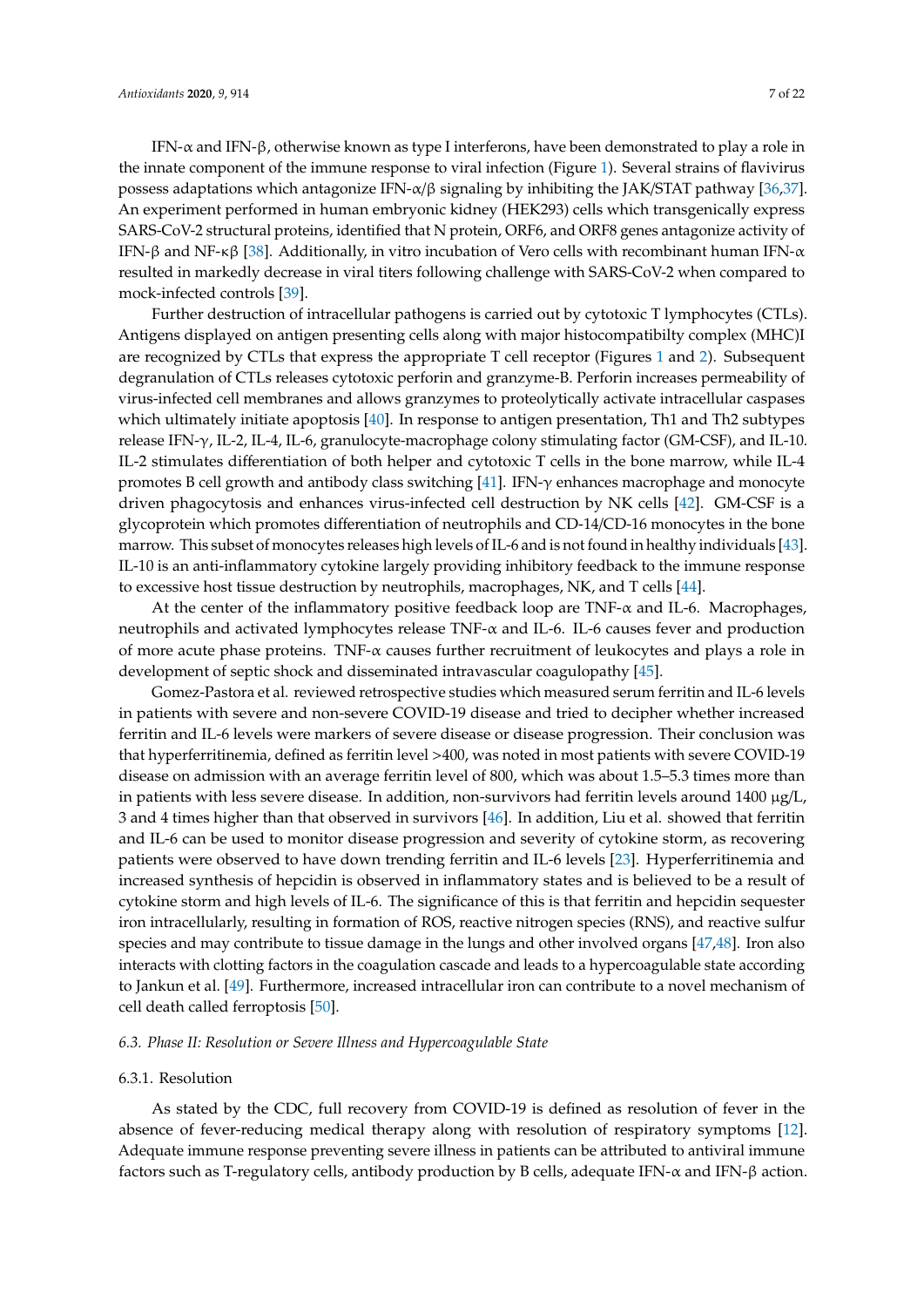T-regulatory cells suppress further immune cell stimulation by suppressing CD4 and CD8 T cell effector function. They also produce IL-10 and transforming growth factor β (TGF-β), which together inhibit macrophages and dendritic cells, decrease MHC II expression, and decrease Th1 cytokine release. The action of these anti-inflammatory mediators, together with cell mediated immunity carried out by NK cells and CTLs eradicates virus from host cells and leads to resolution of the infection (Figure [1\)](#page-4-0) [\[51\]](#page-17-15).

#### 6.3.2. Severe Illness

Inpatient and outpatient management of COVID-19 is complicated by its widely variable clinical course. Deterioration of respiratory function can be sudden and rapid. In some patients, the immune response leads to viral destruction and downregulation of inflammation, while others generate a severe proinflammatory hypercytokinemia, multisystem inflammation, and shock, with some patients developing respiratory failure requiring mechanical ventilation [\[52\]](#page-17-16) (Figure [1\)](#page-4-0).

#### **7. Interleukin-6 and ARDS**

Progression to ARDS in a subset of COVID-19 patients can be partially attributed to dysregulation of host cytokine production precipitating a positive feedback cycle of inflammatory insult and parenchymal injury. Subsequent increased capillary membrane permeability and fluid buildup in lungs and explains the development of ARDS requiring the need for mechanical ventilation. This is supported by studies which have shown increased acute phase reactant levels in COVID-19 patients. A study in Munich conducted a statistical assessment of baseline laboratory values in 40 patients with RT-PCR confirmed SARS-CoV-2 infection. Results demonstrated that elevated plasma concentrations of IL-6 are strongly associated with the need for mechanical ventilation ( $p = 1.2 \times 10^{-5}$ ) and respiratory failure ( $p = 1.7 \times 10^{-8}$ ). A total of 13 out of the 40 patients who required mechanical ventilation did not at baseline have any differences in comorbidities, radiological findings or quick sequential organ failure assessment (qSofa) scores had significantly elevated IL-6 levels compared to the 27 patients who did not need mechanical ventilation. The statistically optimal predictive threshold for plasma IL-6 concentration was determined to be 80 pg/mL [\[53\]](#page-17-17).

In order to determine the pathogenesis of this novel disease, it may be prudent to analyze data on SARS-CoV-1, with which SARS-CoV-2 shares genetic similarity. The initial phases of SARS-CoV-1 replication involves translocation of the N protein to the host nucleolus; N protein may co-localize to both the cytoplasm and nucleolus. N protein is multifunctional and facilitates packaging of the viral genome [\[54\]](#page-17-18). SARS-CoV-1 N protein activates the IL-6 promoter and subsequent IL-6 transcription as demonstrated in A549 human lung cells [\[55\]](#page-17-19). It has been shown that SARS-CoV-1 N protein interacts with the host transcriptional factor NF-κB in a dose-dependent manner to regulate IL-6 expression [\[55,](#page-17-19)[56\]](#page-17-20). A 2011 study showed that IL-6 induced a dose-dependent decrease in intracellular GSH levels in a number of human cell lines, including lung cells [\[57\]](#page-18-0). Decreased GSH has been shown to be associated with an increase in IL-6. The likelihood that IL-6 and GSH share an inverse relationship is heightened by the observation that the administration of exogenous GSH in GSH-depleted, HIV-positive patients results in decreased levels of IL-6 [\[58](#page-18-1)[,59\]](#page-18-2). It appears that infection with COVID-19 can stimulate a positive feedback cycle of increased IL-6 and decreased GSH that may explain the cytokine storm that can accompany this infection [\[56\]](#page-17-20). Studies of individuals with HIV stabilized on antiretroviral therapy have shown that this persistent decrease in GSH is accompanied by an elevation of IL-6, IL-10, and TGF-β. The relationship with GSH is demonstrated by the observation that these cytokines can be returned toward baseline values by the use of exogenous GSH in the form of liposomal GSH [\[58,](#page-18-1)[59\]](#page-18-2).

A study conducted in mice demonstrated that IL-6 is markedly elevated in individuals after hypercytokinemia was induced by peroxidized phospholipids and intrapulmonary acid. IL-6 -/- mutant mice exposed to the same cytokine storm-inducing stimuli exhibited improved lung function, decreased edema, decreased lung pathology on hematoxylin/eosin stain as compared to wild-type specimens. This process appears to be mediated by a TLR4 dependent mechanism [\[60\]](#page-18-3).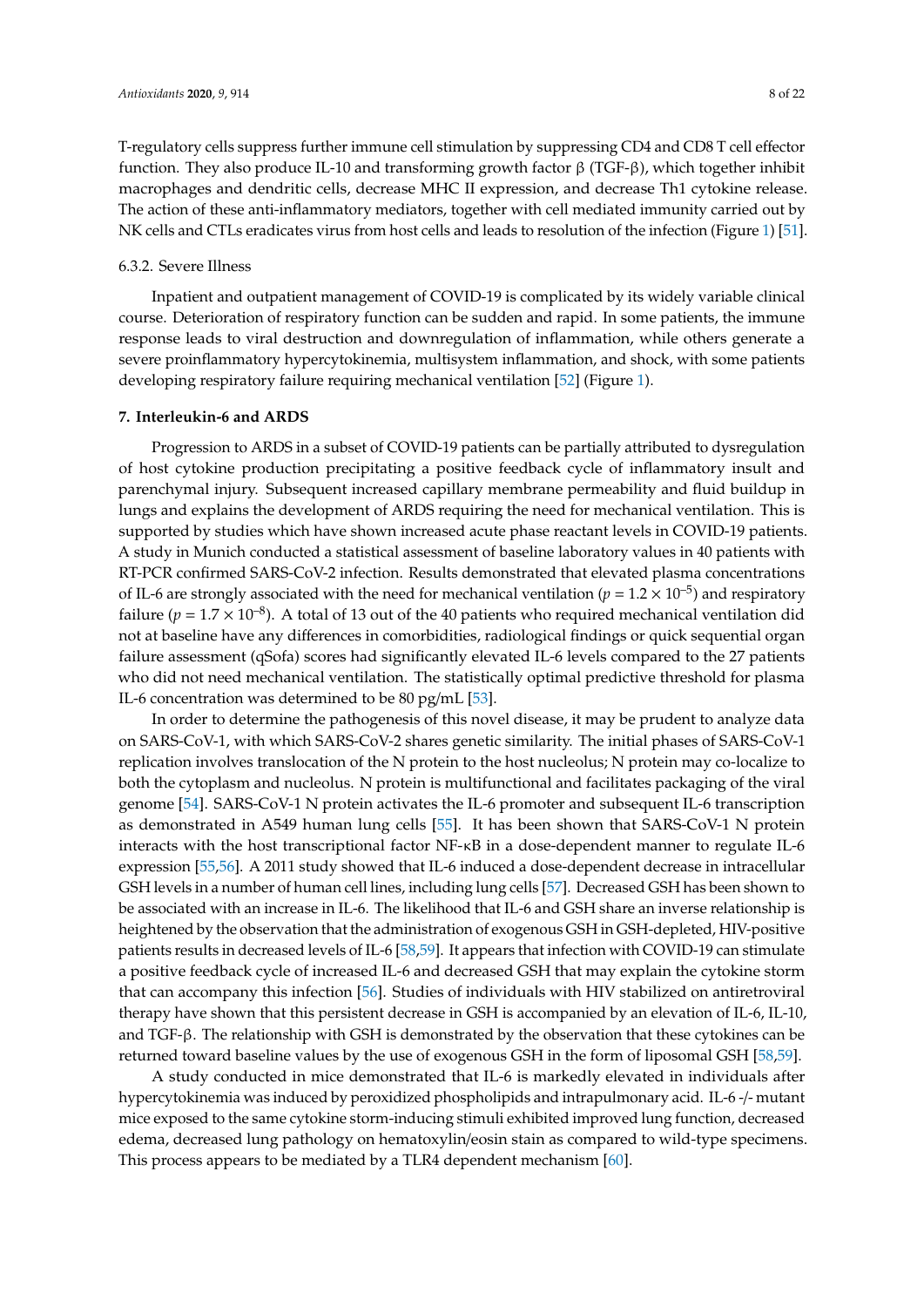The IL-6 receptor antagonist, tocilizumab, is an immunosuppressive monoclonal antibody currently under investigation as a potential intervention for COVID-19. A retrospective cohort study was conducted in 544 adult patients with severe COVID-19 related illness. The authors found a statistically significant decrease in mortality in patients receiving tocilizumab with standard care (7%) as compared to those receiving standard care alone (20%) with a *p*-value of <0.0001 [\[61\]](#page-18-4).

## **8. Septic Shock and Hypercoagulability in COVID-19**

Severe infection with SARS-CoV-2 results in hypercoagulable state. Up to 50% of patients with mild or severe COVID-19 develop associated coagulopathy with evidence of venous thromboembolism (VTE) and pulmonary embolism (PE) [\[62\]](#page-18-5). A single-center cohort study measured the incidence of VTE in a cohort of 198 hospitalized patients who showed evidence of thrombotic complications including D-dimer elevation, symptomatic PE, and VTE associated mortality in the ICU [\[63\]](#page-18-6).

Hypercoagulability is a prothrombotic state which occurs in the setting of endothelial tissue damage. The fibrin degradation fragment, D-dimer, is a useful clinical indicator of embolic turnover in SARS-CoV-2 infection. A cohort study was performed on 279 laboratory-confirmed COVID-19 patients who were stratified to groups with mild-moderate disease (*n* = 136), improved disease (*n* = 23), and severe disease or death (*n* = 120). Serum D-dimer concentrations were monitored for ten days after admission. The authors concluded that serum D-dimer concentrations were markedly elevated, and continued to increase through hospital stay, in subjects with severe disease when compared to those with mild or improved symptoms. The CDC has clearly established the correlation of elevated D-dimers with poorer outcomes in patients with COVID-19 [\[64\]](#page-18-7).

During acute inflammation,  $TNF-\alpha$  is produced by macrophages which leads to a cascade of events that results in cell death via necrosis and apoptosis. TNF-α induces release of the substance tissue factor which activates the extrinsic pathway of the coagulation cascade. The end result of this cascade is the production of cross-linked fibrin clots. The dissolution of venous thromboemboli is mediated by a process known as fibrinolysis. Tissue-plasminogen activator (TPA) converts plasminogen to plasmin, which then catalyzes fibrinolysis. Under normal conditions, plasminogen activator inhibitor-1 (PAI-1) is tonically inhibited by protein C. In excess of TNF- $\alpha$ , protein C levels are reduced. In the absence of protein C mediated inhibition of PAI-1, less plasminogen is generated resulting in a prothrombotic state. This ultimately leads to persistence of venous thromboembolism [\[65\]](#page-18-8).

# **9. Endogenous Glutathione Synthesis and Regulation the Role of Redox Cycle in Reducing Oxidative Stress Redox Cycle, Antioxidant Clearance, and Associated Isoenzymes Involved**

GSH is a biological antioxidant that can be found in the mitochondria of all mammalian tissues and is highly involved in mitigation of oxidative stress. It is a pleiotropic tripeptide composed of glycine, cysteine, and glutamate [\[66\]](#page-18-9). Free GSH synthesis occurs intracellularly in two steps. The first step in GSH synthesis uses glutamine and cysteine as substrates and is catalyzed by glutamine-cysteine ligase (GCL) producing γ-glutamyl cysteine. The second step adds glycine to γ-glutamyl cysteine and is catalyzed by glutathione synthase (GS). Reduction of glutathione disulfide (GSSG) by GSH reductase using NADPH as a cofactor also results in formation of 2 GSH molecules [\[67\]](#page-18-10). The active thiol group of the cysteine residue participates in antioxidant functioning by providing reducing equivalents for the eradication of ROS and (RNS) or indirectly via GSH-dependent peroxidase catalyzed reactions 66. Therefore, the role of GSH in the human cell is to prevent oxidative stress induced cellular damage. There will be an increase in GSSG in cells that are undergoing oxidative stress [\[66\]](#page-18-9). The GSH redox cycle is one of the major enzymatic cell defense systems that protects cells against damage from peroxides such as hydrogen peroxide and lipid hydroperoxide. A key enzymatic step in antioxidant clearance via the GSH redox cycle is the conversion of hydrogen peroxide to water (H2O), which is catalyzed by the enzyme glutathione peroxidase (GPx). This reduction of hydrogen peroxide by GPx occurs at the expense of oxidizing GSH to its disulfide (GSSG) form. GSSG is subsequently reduced back to GSH in the body via the enzyme glutathione reductase by utilizing the reducing agent NADPH.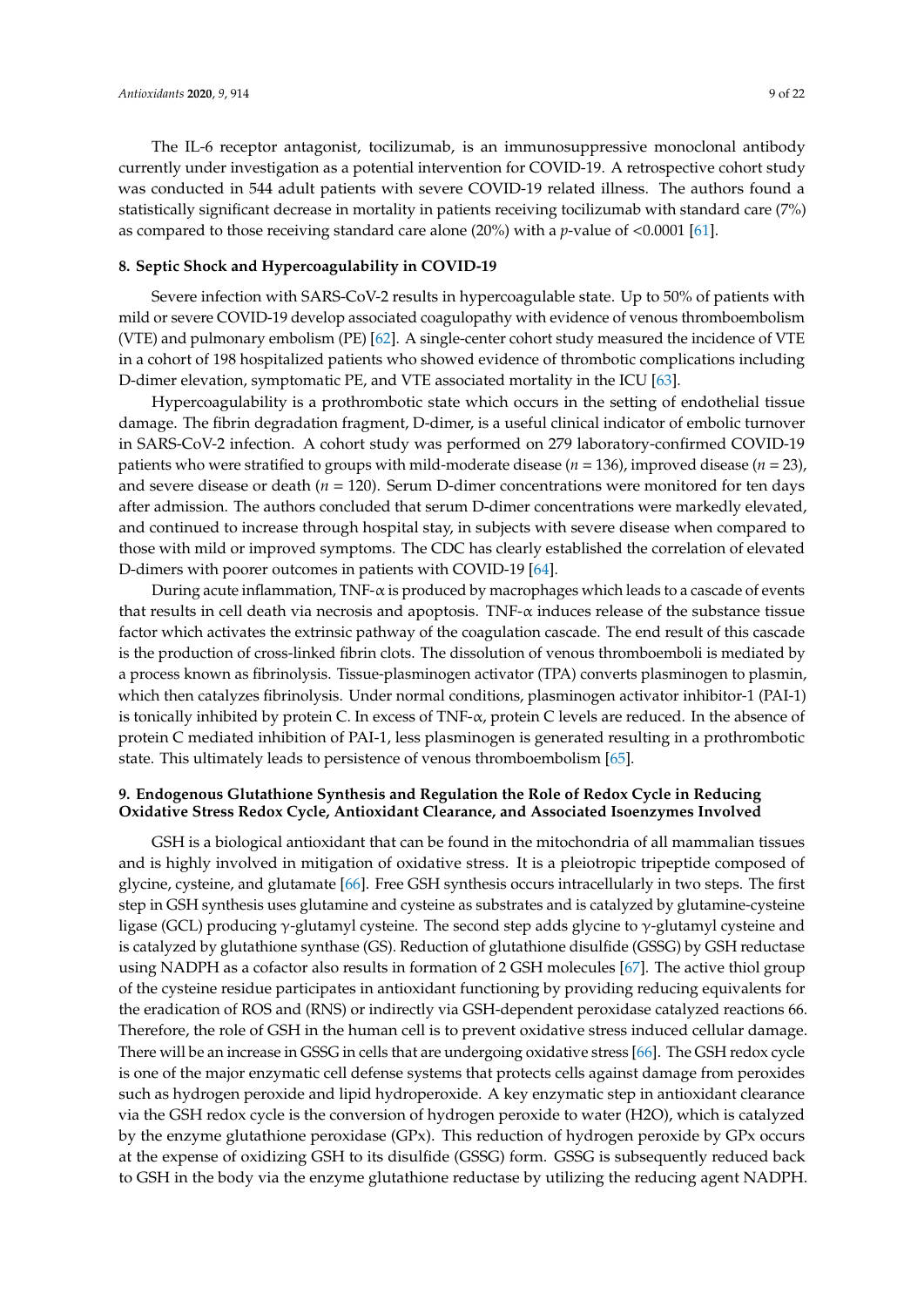It has been shown that intracellular glutathione peroxidase comes in both the classical (cGPx) and phospholipid hydroperoxide (PHGPx) forms. Both cGPx and PHGPx belong to a family of proteins known as the selenoproteins, whose active sites consist of the amino acid selenocysteine. Although these proteins share a selenocysteine group, previous studies have shown distinct features in the substrate specificity of these enzymes, eluding to the idea of both shared and independent roles of these antioxidant enzymes [\[66\]](#page-18-9).

As illustrated by Maiorino et al., there are four total isoenzymes for the GPx family that are currently recognized. Their shared features include a catalytic triad composed of a selenocysteine active site, as well as conserved tryptophan and glutamine residues [\[68\]](#page-18-11). These isoenzymes include the cGPx, GPx-GI, pGPx, and PHDPx proteins, or GPx1-GPx4, respectively. GPx1 is a cytosolic protein that has been well studied. It is shown by Mills et al. to play a role in preventing red blood cell hemolysis and the reduction of hydrogen peroxide, amongst other peroxides [\[69\]](#page-18-12). GPx2 is also an intracellular glutathione peroxidase with specific activity in the gastrointestinal tract. GPx3 is active in the plasma and is distinct due to its antioxidant role being extracellular [\[66\]](#page-18-9).

Unlike the tetrameric GPx1-GPx3, the GPx4 protein is a monomer which can not only reduce hydrogen peroxide, but also distinctly react with lipid and fatty acid hydroperoxides including cholesterol derivatives, amongst many other substrates. PHGPx's role in many tissues has been described, including protection against oxidative stress against spermatozoa in the testes, as well as its neuroprotective properties illustrated by the link between GPx4 deficiency and Alzheimer's and Parkinson's dementia [\[66\]](#page-18-9).

#### **10. Glutathione and Tuberculosis**

It has been reported that GSH levels are significantly diminished in peripheral blood mononuclear cells and red blood cells of individuals with pulmonary TB. In patients with TB, GSH deficiency is associated with elevated ROS, production of pro-inflammatory cytokines and *Mycobacterium tuberculosis* (*M. tb*) persistence. The major innate immune cells that are responsible for combating *M. tb* infections are macrophages, which rely on antimicrobial molecules such as RNS to inhibit the growth of *M. tb*. RNS such as nitric oxide are short-lived molecules that either are rapidly detoxified in the cytosol or react with various cellular components interfering with their function. GSH has been shown to act as a shuttle for nitric oxide by forming S-nitrosoglutathione (GSNO). Once formed, GSNO can release NO and cause intracellular death of the pathogen [\[70](#page-18-13)[–73\]](#page-18-14). Aside from its role as a carrier molecule for NO, GSH limited intracellular growth of *M. bovis* and *M. tb* in macrophages with inducible nitric oxide synthase knockout in mice. This concludes that GSH has direct antimycobacterial activity distinct from its role as a NO carrier [\[70\]](#page-18-13).

Natural killer (NK) cells have an important role against *M. tb* infection and their activity can become critically impaired in patients with low levels of GSH [\[71\]](#page-18-15). Studies have shown that NK cells that are given the GSH precursor N-acetyl cysteine (NAC) as well as IL-2 and IL-12 display a recovery of cytolytic activity and decrease *M. tb* viability in infected cells. When given NAC, IL-2, and IL-12 there was an increase in the cell surface expression of FasL and CD40L on the NK cells which play an important role in signaling apoptosis of cells infected with *M. tb* [\[72\]](#page-18-16).

CD4+ T cells are lymphocytes that play an important role in mounting a proper and robust immune response against a pathogen, especially TB. Although T-helper cells are not directly involved in the killing, they assist and activate other adaptive and innate immune cells by releasing cytokines and thus killing the pathogen. For example, in the presence of IL-12 and IFN- $\gamma$ , T helper cells can differentiate into Th1 cells which play an important role in the host defense against intracellular pathogens [\[72\]](#page-18-16). GSH has an important role in the modulation of cytokine expression. In vitro treatment of whole blood with NAC has resulted in an increase in IFN- $\gamma$  production, thus increasing the Th1 cellular response to *M. tb*, thus controlling the growth of *M. tb* [\[71\]](#page-18-15).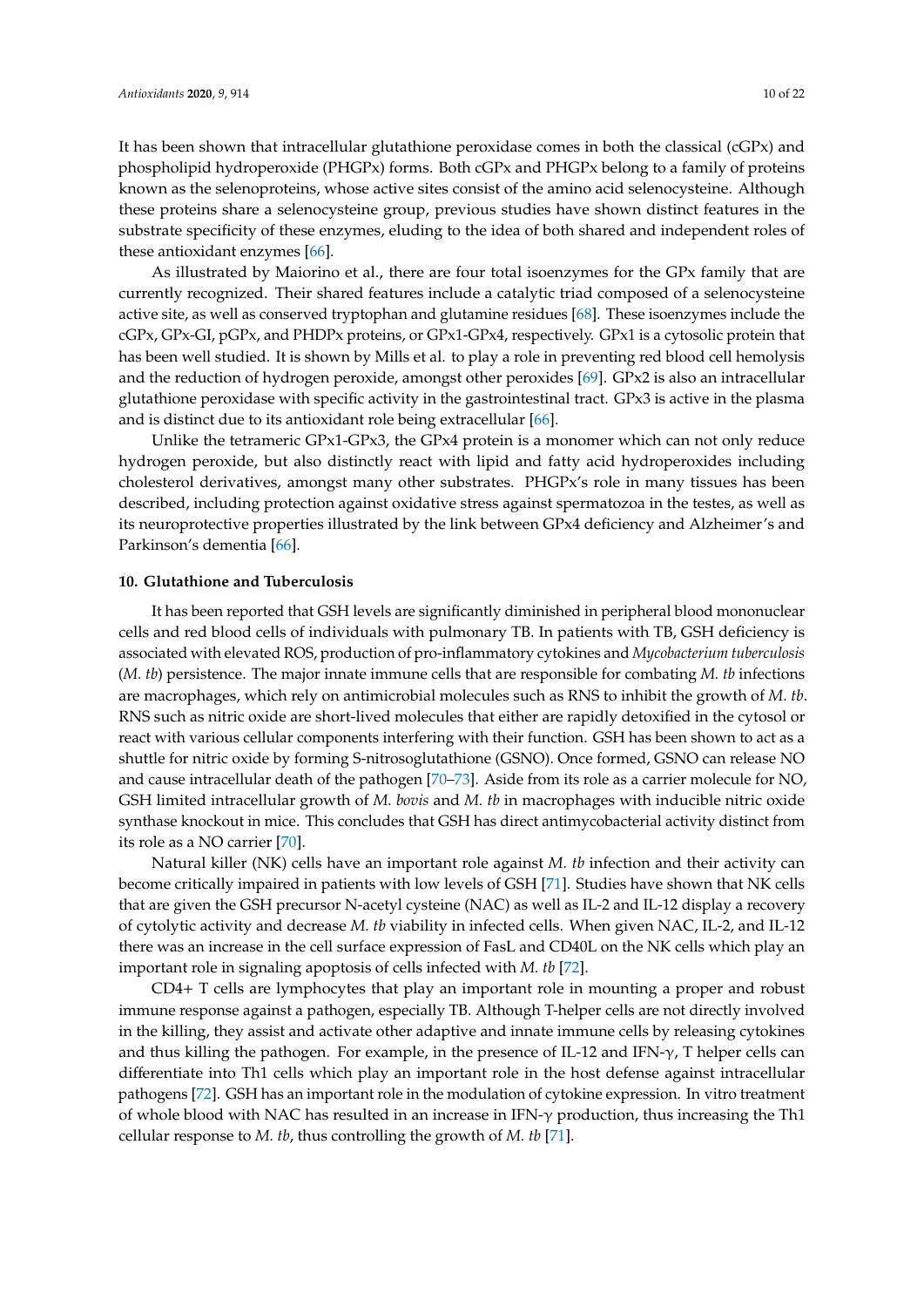#### **11. Glutathione and Viral Infections**

According to the WHO, there were 37.9 million people living with HIV in the globe by the end of 2019 [\[73\]](#page-18-14). HIV infection is associated with susceptibility to infections, such as TB, secondary to immunocompromise that occurs following depletion of the CD4+ cells [\[74\]](#page-18-17). Our laboratory has shown that HIV infected individuals have a deficiency in intracellular GSH in RBCs, T cells, NK cells, and monocytes [\[53,](#page-17-17)[58\]](#page-18-1). A double-blind placebo controlled clinical trial conducted by our laboratory has demonstrated that the GSH that was present in macrophages in patients with HIV was in the oxidized state (GSSG) which lacks the antioxidant properties of reduced GSH [\[58\]](#page-18-1). The decreased levels of reduced GSH correlated with an increase in the growth of *M. tb* in macrophages of patients infected with HIV. There also was a decrease in the expression of genes coding for enzymes responsible for the synthesis of GSH. Our labs showed that supplementing macrophages from HIV positive patients with L-GSH led to a decrease in ROS production and improvement of macrophages ability to kill *M.tb* [\[74\]](#page-18-17).

Additionally, our published findings have shown a reduction in levels of immune stimulatory cytokines (IL-2, IL-12, and IFN-γ) and an increase in immune suppressing cytokines (TGF-β, IL-6, IL-10) among HIV infected patients [\[59\]](#page-18-2). TGF-β has been shown to downregulate activity of Glutamine Cysteine ligase, a rate-limiting step enzyme involved in the synthesis of GSH [\[75\]](#page-18-18). Oral liposomal GSH supplementation for 3 months resulted in a restoration of the immune stimulatory cytokines and a decrease in the levels of immunosuppressive cytokines, thus improving immune function in patients with HIV [\[59\]](#page-18-2). These data demonstrate that the chronic inflammation due to HIV infection has led to a depletion of immune cells function due to depletion of reduced GSH production and as a result increases susceptibility to infections especially *M. tb* [\[74\]](#page-18-17). GSH depletion is a direct consequence of viral infection [\[74\]](#page-18-17). During viral infections, intracellular GSH depletion occurs through multiple mechanisms and is necessary for viral replication. It has become apparent that an oxidized state favors maturation of viral hemagglutinin (HA) in the endoplasmic reticulum via a protein disulfide isomerase (PDI)-mediated mechanism. Absence of these binding proteins inhibits viral replication [\[76,](#page-18-19)[77\]](#page-18-20).

Increased oxidative stress has been reported in several different viral infections both in vitro; with herpes simplex type 1, HIV, and Sendai virus; and in vivo, with influenza [\[78](#page-19-0)[–82\]](#page-19-1). These findings have resulted in studies using Sendai virus, also known as parainfluenza type 1, as a model for mammalian respiratory infection [\[80\]](#page-19-2). Several studies have been conducted in Madin–Darby canine kidney (MDCK) cells which are permissive to viral replication [\[83\]](#page-19-3). MDCK cells infected with Sendai virus showed depletion of GSH over two time periods. GSH concentration began to decline within minutes of infection and reached initial nadir at 20 min post-infection; an additional loss occurred gradually over the subsequent 24 h as viral replication was completed. It appeared that reduced GSH was leaked from the cell during viral infection [\[83\]](#page-19-3). GSH depletion at early stages of viral infection was also observed during the infection of VERO cells with clinically isolated herpes simplex type 1 virus, indicating a more general relationship between oxidative stress and viral replication [\[78\]](#page-19-0). The study on Sendai in 1997 showed that adsorption of Sendai virus to the cell wall caused a loss of GSH, which affected the  $\text{Na}^+/\text{H}^+$  antiporter leading to a lower intracellular pH. It was known that acidic conditions favor many viral infections by accelerating the fusion process of virus to cell membrane, thus enhancing viral replication [\[84\]](#page-19-4). Later in the viral infection, GSH decrease appeared to be due to the preferential incorporation of cysteine residues into viral proteins, while the formation of mixed disulfides between GSH and cellular proteins was also observed [\[83\]](#page-19-3). It was shown in 1976 in Sendai virus, the proteins used to bind and subsequently fuse the virus to the host cell are glycoproteins that present as oligomers connected with Inter-peptide disulfide bonds. This disulfide bond is easily cleaved by materials that produce a reducing environment such as reduced GSH. Splitting these disulfide bonds is accompanied by loss of biologic activity of the binding protein and can prevent viral replication [\[76\]](#page-18-19).

It was subsequently shown that many viruses—particularly enveloped species such as Coronaviridae, Poxviridae, and Paramyxoviridae—bind at sites that allow the virus to be internalized by endocytosis [\[85\]](#page-19-5). The endosome is acidic and the level of acidity continues to increase. This environment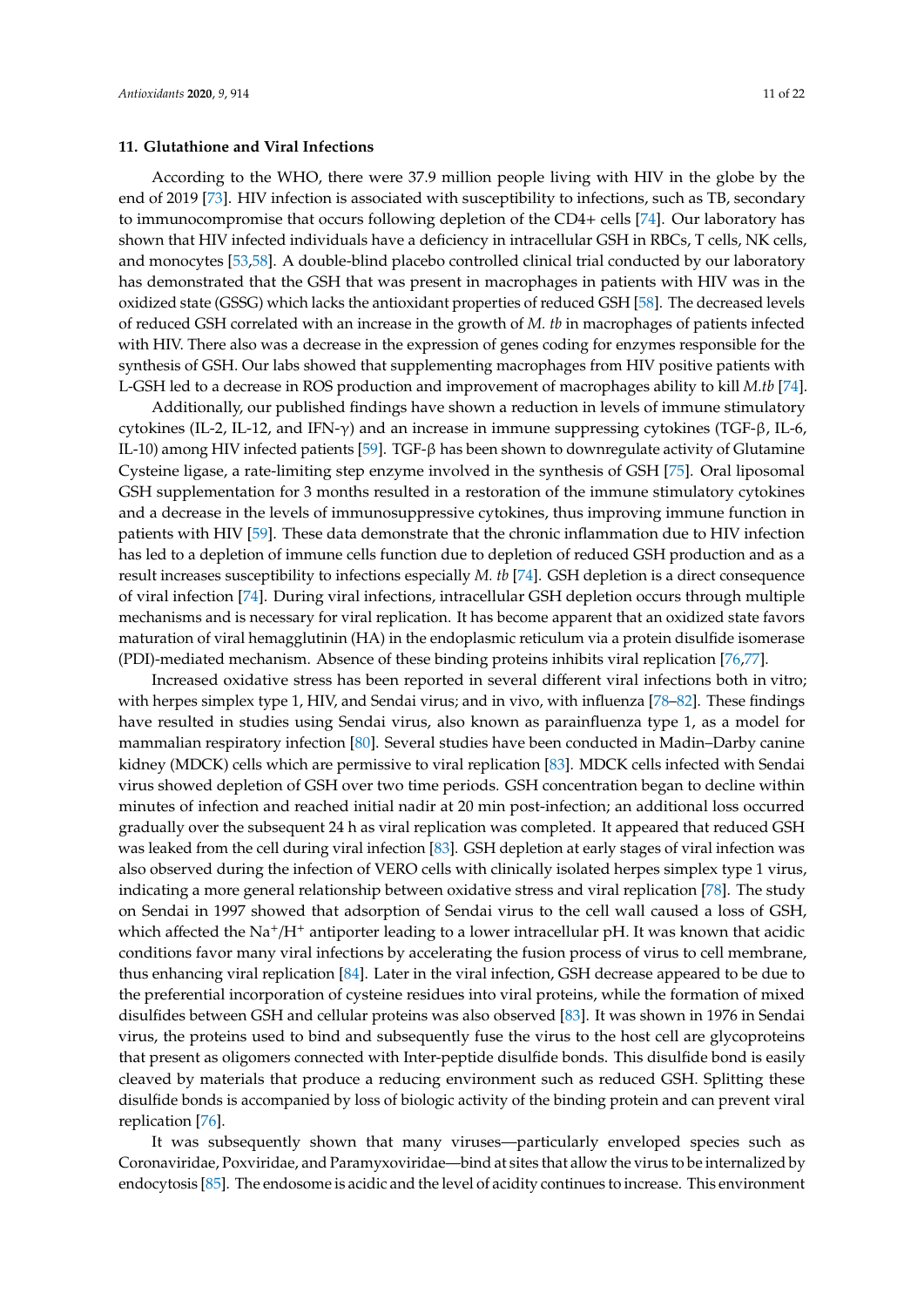allows protonation of the binding glycoprotein and the action of enzymes to activate the binding protein to fuse the virus membrane to the surrounding membrane and release virus RNA into the cytoplasm [\[86\]](#page-19-6). Release of RNA viral material occurs with coronavirus fusion to cell membranes [\[87\]](#page-19-7).

Thus, intravesicular acidic pH facilitates the viral-cell fusion process [\[88,](#page-19-8)[89\]](#page-19-9). Fusion at mild acidic pH activation is common to highly pathogenic avian influenza virus (HPAIV) as this allows rapid fusion in contrast to low pathogenic avian influenza virus (LPAIV) and regulates high virulence in chickens [\[90\]](#page-19-10). The importance of pH for fusion and the continuation of the viral infection is illustrated in studies which use methods to alkalinize the endosomes. It has been shown that avian infectious bronchitis virus, a coronavirus, requires a low pH to accomplish coronavirus-cell fusion [\[91\]](#page-19-11).

The antimalarial drug chloroquine, known since 1934, is able to increase the pH of cellular compartments. Chloroquine/hydroxychloroquine is concentrated within acidic organelles such as endosomes, Golgi vesicles, and lysosomes, where the pH is low. The effect of the weak base is to disrupt several enzymes which require low pH to allow the replication of several viruses, including members of the flaviviruses, retroviruses, and coronaviruses [\[88\]](#page-19-8). Despite in vitro suggestion of antiviral benefit, chloroquine/hydroxychloroquine have not shown benefit in human trials in HIV or Dengue [\[92\]](#page-19-12). The results of the first clinical studies evaluating the effect of hydroxychloroquine do not support any efficacy of this drug in patients with COVID-19, due to major methodological weaknesses. Yet, these preliminary studies have aroused enough media interest to stimulate a large number of studies world-wide. It has been shown subsequently that chloroquine increased viral production when the drug was applied to cells after viral adsorption [\[93\]](#page-19-13). Serious adverse drug reactions have been reported in patients with COVID-19 receiving hydroxychloroquine, justifying limitation of its prescription and to perform suitable cardiac and therapeutic drug monitoring [\[94\]](#page-19-14).

Influenza viruses induce oxidative stress mediated by excess of reactive oxygen species (ROS) and a decrease of reduced GSH the main intracellular antioxidant, and that such conditions favor viral replication [\[95–](#page-19-15)[98\]](#page-20-0). The production of ROS is mediated by the activity of the NOX family, which consists of seven members: NOX1 to NOX5 and the two dual oxidases, Duox1 and Duox2, expressed in most cell types [\[99\]](#page-20-1). While NOX2 plays a role in the killing of bacteria and fungi, it enhances the pathology caused by viruses of low and high pathogenicity, including influenza A viruses [\[100\]](#page-20-2). NOX4 is up-regulated following viral infection in lung epithelial cells, and it is responsible for the ROS generation that promotes the nuclear export of viral ribonucleoprotein favoring viral replication [\[96\]](#page-19-16).

It has been shown in influenza virus infection that GSH depletion is pivotal for the folding and maturation of the viral glycoprotein haemagglutinin (HA) and therefore for viral replication [\[101\]](#page-20-3). This has led to speculation that viruses manipulate the function of NRF2 [\[102\]](#page-20-4). Not all viruses increase oxidation using NRF2 dysfunction. For example, a significant reduction of hepatic, plasmatic, and lymphocytic GSH levels were noted in patients chronically infected by hepatitis C virus (HCV), particularly with the 1b genotype. The mechanism appears to involve an increase in oxidation by means other than the degradation of NRF2. Increased oxidative stress in hepatitis C may be explained by chronic inflammation, and the continued generation of ROS/ RNS by NADPH oxidase 2 (NOX2) of Kupffer cells and polymorphonuclear cells in the liver [\[103\]](#page-20-5). NS3 protein of HCV has been found to activate NOX2 protein of phagocytes and to trigger apoptosis and dysfunction of T cells, natural killer cells, and natural killer T cells [\[104\]](#page-20-6). It is speculated that HCV, by damaging liver, may promote systemic oxidative stress in part by disruption of GSH export. Therefore, it may be hypothesized that HCV produces oxidative stress through multiple mechanisms that include chronic inflammation, iron overload, and liver injury [\[103\]](#page-20-5). A study evaluated the NRF2 expression during acute and chronic HCV infection phases, showing that the protein was downregulated during early phases of infection, while it was more expressed during the chronic phase [\[105\]](#page-20-7).

Viruses possess a variety of adaptive mechanisms to deplete GSH in host cells. Respiratory Syncytial Virus (RSV) was shown to use NOX2 as an essential regulator of RSV-induced NF-κB activation. RSV infection induced a persistent activation of NF-κB, which likely led to excessive NF-κB-mediated inflammatory gene expression [\[106\]](#page-20-8). A later study found that RSV infection down-regulates NRF2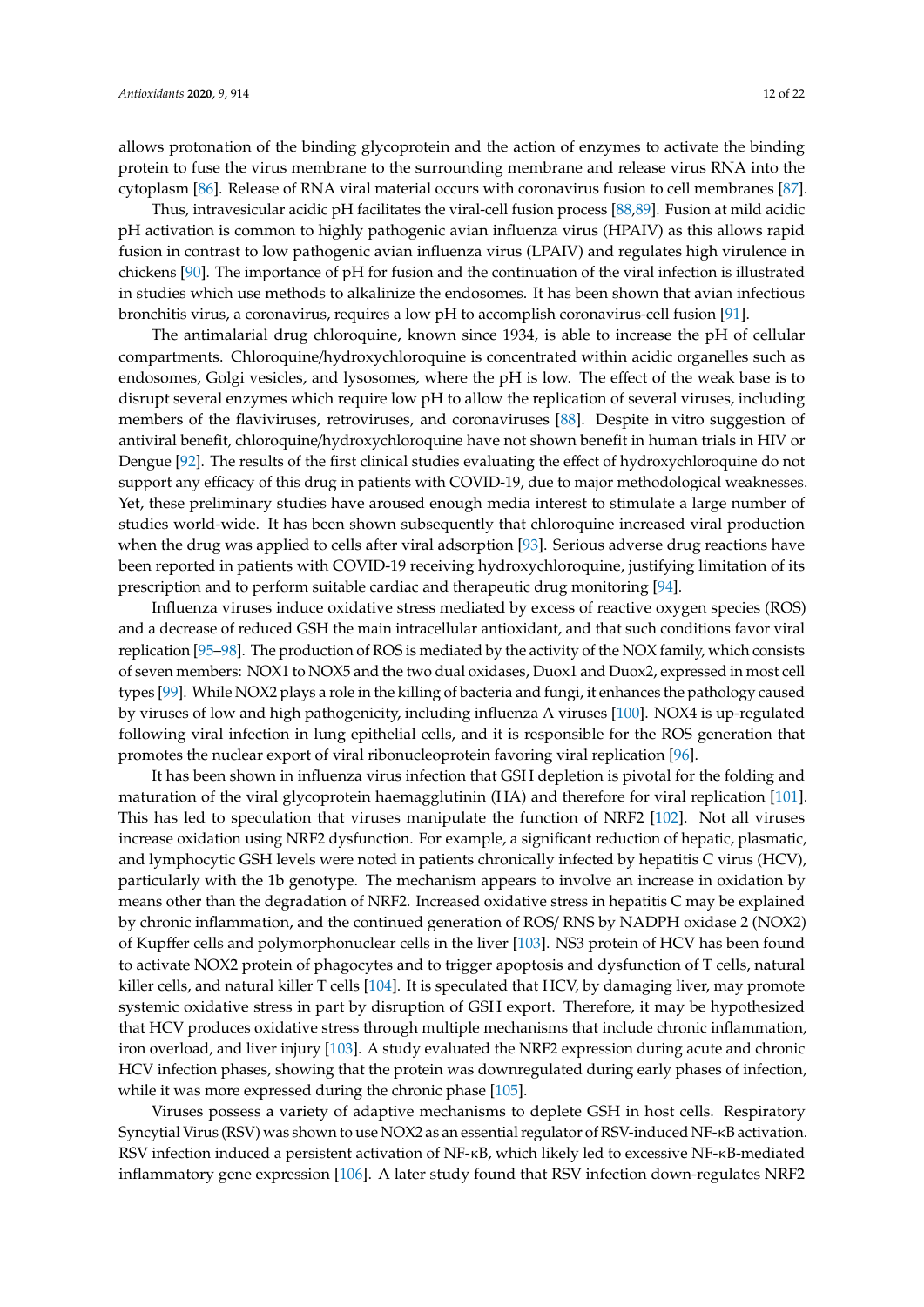expression in airway epithelial cells and a decrease in the expression of airway antioxidant enzymes led to additional oxidative stress. NRF2 mRNA levels were decreased following RSV infection and the nuclear localization of the protein was decreased in infected cells compared to uninfected ones [\[107\]](#page-20-9).

Translocation of NRF2 into the nucleus is integral to its effect on gene expression. For NRF2 to be imported into the nucleus and to express function requires a number of accompanying signals. During the nuclear transfer process, NRF2 associates with karyopherins known as importin  $\alpha$ 5 and importin β1 [\[108\]](#page-20-10). SARS-CoV-1 encodes several interferon antagonists that delay host cell recognition of infection, innate immune function, and interferon-stimulated gene expression. One such antagonist, ORF6 protein, does so by inhibiting nuclear import [\[109\]](#page-20-11). ORF6-mediated interferon antagonism is demonstrated to be mediated by the karyopherin chaperone protein. Proteins in the karyopherin-β family mediate the majority of macromolecular transport between the nucleus and the cytoplasm. Karyopherin β1 is essential for all nuclear import by karyopherin α proteins and depletion of this factor may dramatically reduce the transport of cargo by karyopherin-based transport. Thus, SARS-CoV1 prevents NRF2 translocation into the nucleus by inhibiting karyopherins. This results in inability to increase expression of genes involved in suppressing viral replication [\[110\]](#page-20-12).

It has also been shown that coronavirus infection can inhibit the activity of numerous karyopherin-dependent host transcription factors including the vitamin D receptor (VDR) and hypoxia-inducible factor α2 [HIFα2]-Epas, p53 in human lung cells [\[109\]](#page-20-11). A cross-sectional study of 693 healthy subjects demonstrated that serum concentration of 25(OH)-vitamin D is positively associated with serum levels of GSH and cysteine as well as their respective oxidized disulfides [\[111\]](#page-20-13). It has been demonstrated that supplementation with exogenous vitamin D leads to increases in intracellular GCLC and glutathione reductase in a human monocyte cell line [\[112\]](#page-20-14). High-dose vitamin  $D_3$  supplementation in ventilated, critically ill patients decreases length of hospital stay [\[113\]](#page-20-15). Ironically, GSH plays a role in maintaining vitamin D regulatory genes; GSH deficiency hinders the expression of vitamin D-binding proteins and receptors [\[114](#page-20-16)[,115\]](#page-20-17). Furthermore, supplementation with L-cystine, a precursor for GSH, increases levels of vitamin D and its binding proteins [\[114](#page-20-16)[,116\]](#page-20-18). Similarly, an experiment conducted in transgenic mice demonstrated that administration of vitamin E can rescue formation of an embryonic inner cell mass in GPx4 -/- KO mice [\[66\]](#page-18-9). These data indicate that the dietary antioxidants vitamin D and vitamin E play a key regulatory role in the pathways of endogenous GSH synthesis. With respect to hypercytokinemia associated with SARS-CoV-2, we posit that supplementation with preformed liposomal GSH, as opposed vitamin D or GSH precursors, will provide a direct exposure to the biologically active molecule without exacerbating metabolic burden on potentially compromised pulmonary parenchyma in COVID-19 associated ARDS.

#### **12. GSH and Pulmonary Disease**

Individuals with ARDS appear to have a significant deficiency of GSH in the epithelial lining fluid of their respiratory tract. This plays a role in heightening oxidative burden, inciting inflammation and pulmonary edema [\[11\]](#page-15-10). The effect of oxidative stress in lung function impairment and decrease in antioxidant GSH has been shown in multiple studies. The GSH precursor NAC has been used as a treatment modality in numerous pulmonary ailments including chronic obstructive pulmonary disease (COPD) and chronic bronchitis. It has been shown to prevent COPD exacerbations at high dosages and chronic bronchitis flare- ups at regular doses [\[8\]](#page-15-7). A meta-analysis also demonstrated that individuals treated with NAC have significantly fewer exacerbations of COPD and chronic bronchitis [\[5\]](#page-15-4). NAC, when used as an adjunct treatment for idiopathic pulmonary fibrosis, exhibited promising results and is now part of the treatment guideline for idiopathic pulmonary fibrosis [\[29](#page-16-14)[,30\]](#page-16-15). Another study showed that supplementation with GSH was able to stabilize the cytokine disparity in other viral diseases, which effectively mitigated inflammation patients with concomitant HIV and pulmonary TB [\[58\]](#page-18-1).

Patients with ARDS have decreased GSH concentration in plasma and erythrocytes. In a randomized crossover study, patients who were given intravenous NAC, showed an increase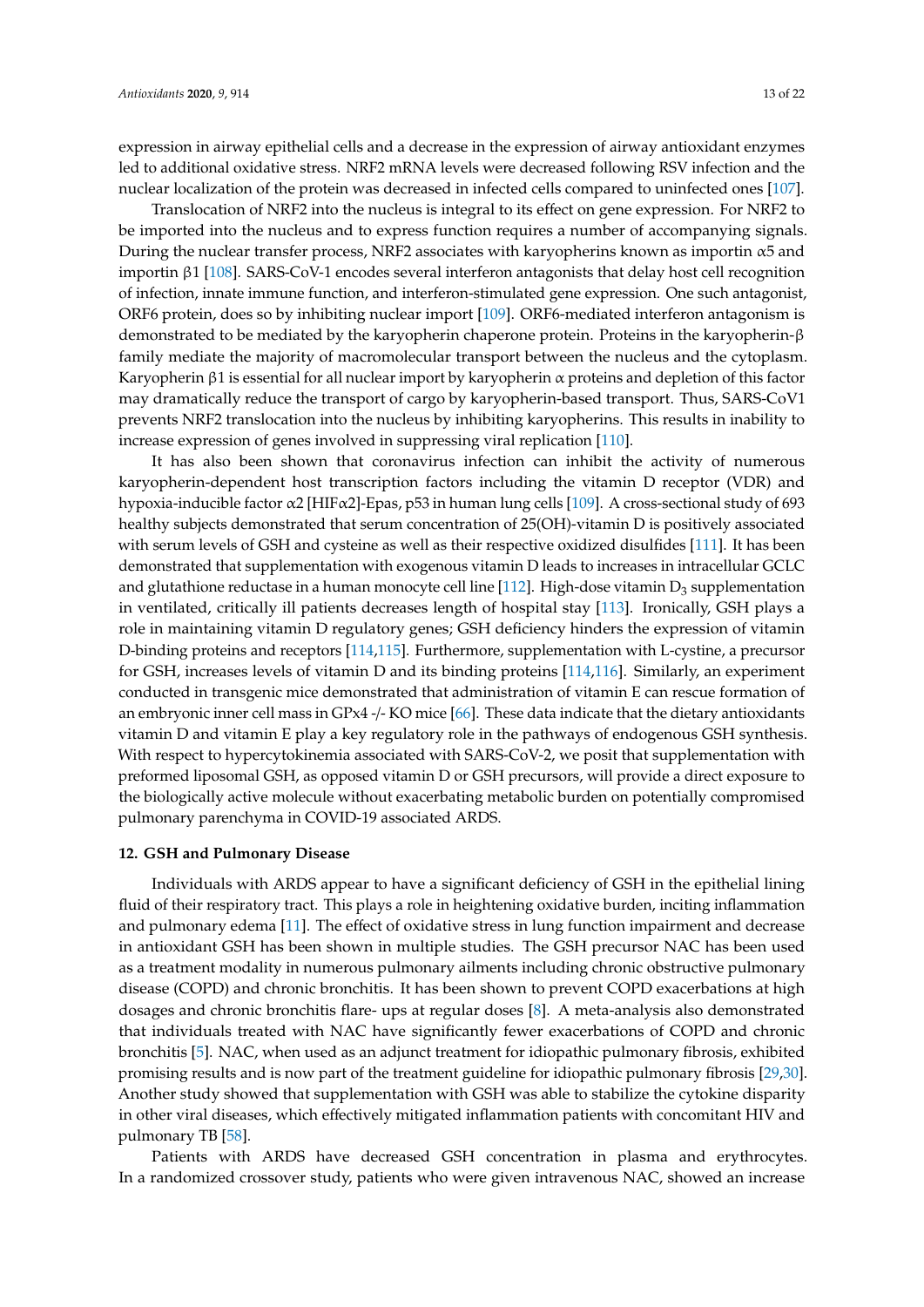in GSH levels. These individuals exhibited a clinical response to treatment with increased oxygen delivery, improved lung compliance, and resolution of pulmonary edema [\[117\]](#page-21-0). GSH depletion is also observed in alveolar epithelial tissue in patients with ARDS compared to normal subjects [\[118\]](#page-21-1). In a randomized controlled trial of patients with community acquired pneumonia, NAC used in conjunction with conventional therapy was shown to decrease inflammatory response in patients when compared to conventional therapy alone [\[119\]](#page-21-2).

#### **13. The Role of GSH in Ferroptosis**

Ferroptosis is programmed cell death by iron and lipid dependent peroxidation [\[120\]](#page-21-3). It has been linked to ageusia and anosmia which are common early manifestations of COVID-19 illness [\[121–](#page-21-4)[123\]](#page-21-5). Lipid peroxidation is carried by iron dependent lipoxygenases (LOXs). These enzymes lead to formation of lipid hydroperoxides from polyunsaturated fatty acids (PUFAs) and are expressed in immune cells. Increased levels of iron can enhance the iron dependent formation of lipid reactive oxygen species [\[124\]](#page-21-6). Ferroptosis is regulated by lipid repair enzymes, which include GSH and GPx4 [\[68\]](#page-18-11). GPX4 is a GSH-dependent enzyme that reduces lipid hydroperoxides (L-OOH) to lipid alcohols (L-OH). Toxic lipid peroxidation can also be reduced by import of cystine and GSH synthesis, as it boosts the function of GPx4 [\[125\]](#page-21-7).

Given the data suggesting hyperferritinemia in patients with severe COVID-19, ferroptosis can be a significant contributor to tissue damage in COVID-19 illness. This combined with low endogenous levels of GSH and deficient GS and GCL action can result in a buildup of ROS and cell death. We hypothesize that administration of liposomal glutathione can boost intrinsic GSH levels, enhance GPx4 function and reduce tissue damage and cell death propagated by ferroptosis.

#### **14. GSH and SARS-CoV-2**

Evaluation of viruses in the family Coronaviridae reveals that considerable release of proinflammatory cytokines, including IL-2, IL-6, IL-7, IL-[1](#page-4-0)0, and TNF- $\alpha$  (Figures 1 and [2\)](#page-5-0), plays a crucial role in the pathogenesis of SARS-CoV-1 and MERS-CoV infections [\[16\]](#page-16-2). NOX4-derived ROS production has been shown to be modulated by angiotensin-converting enzyme 2 (ACE2) [\[126\]](#page-21-8). ACE2 is known to be the receptor for SARS-CoV-1 and is now also identified as the key receptor for the novel SARS-CoV-2 [\[127\]](#page-21-9). Glycosylation, a reaction that can be induced by hyperglycemia, of ACE2 is needed for the linkage of the virus to this cellular receptor [\[128\]](#page-21-10).

Cytokine profiles of SARS-CoV-2 positive individuals show an elevation in IL-6, IL- 2, IL- 7, IL-10, and TNF-α. Similar to infections of SARS-CoV-1 and MERS-CoV, where cytokine release syndrome (CRS) was found to be the major cause of morbidity, in SARS-CoV-2 infection, elevated IL-6 correlates with severe respiratory failure [\[16\]](#page-16-2). Multiple studies have shown that COVID-19 progression to ARDS is initiated by hypercytokinemia, but increased serum IL-6 concentration specifically was found to correlate with ICU admission, progression to ARDS and mortality. Massive inflammatory reaction is observed when there is a dysregulated ratio of pro-inflammatory to anti-inflammatory cytokines (Figures [1](#page-4-0) and [2\)](#page-5-0) [\[6,](#page-15-5)[27\]](#page-16-12).

GSH deficiency has been associated with a more severe clinical manifestation of coronavirus. One article with a small number of cases shows decreased plasma GSH is associated with more severe presentation of disease. Levels of GSH and ROS were measured in 4 patients with laboratory confirmed COVID-19. In the patients with higher baseline levels of GSH, there was an observed decrease in ROS, and these patients had a shorter course of illness. Decreased GSH was associated with increased ROS and more severe symptoms [\[35\]](#page-16-20). The role of GSH depletion in COVID-19 is a topic which warrants further analysis.

SARS-CoV-2 influences intracellular GSH levels by decreasing the function of intracellular NRF2, which plays an important role in protecting cells from oxidative damage by upregulating GSH production (Figure [1\)](#page-4-0). In cells that are stressed, there is a release of NRF2 which then is escorted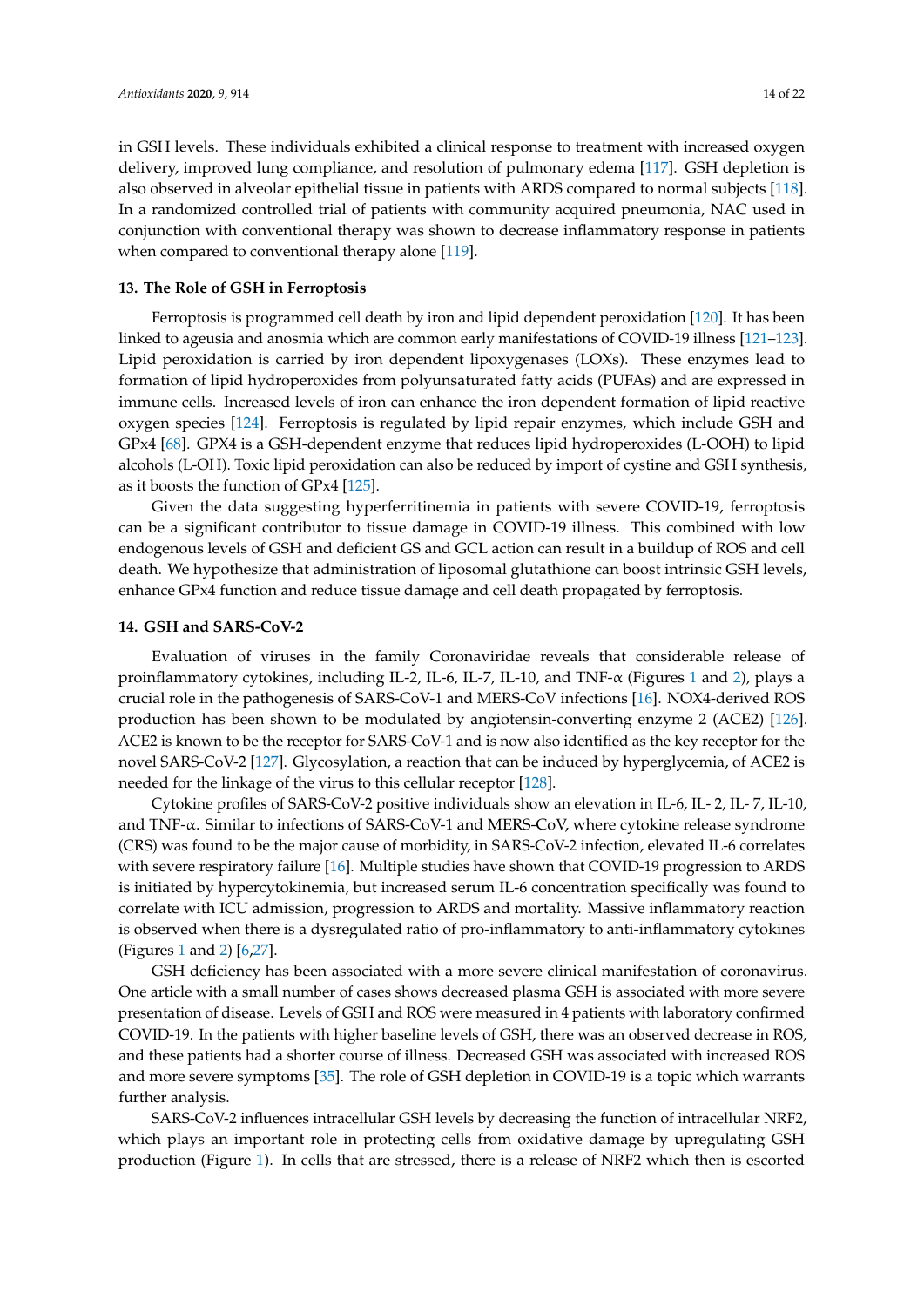from the cytoplasm into the nucleus by an importin protein, karyopherins [\[108\]](#page-20-10). Coronavirus inhibits karyopherin-mediated nuclear import process thus decreasing the production of GSH [\[109\]](#page-20-11).

Based on evidence provided from previous studies conducted by our laboratory, it can be reasonably concluded that administration of liposomal glutathione would be particularly beneficial in certain high-risk COVID-19 patients, such as those who are also suffering from type II diabetes mellitus or those who are co-infected with HIV or *M. tb*. Liposomal glutathione has been demonstrated to be able to augment Th1 cytokine response in patients suffering from HIV and *M. tb* infections [\[58\]](#page-18-1). Intracellular GSH concentration in erythrocytes is shown to be diminished in patients with type II diabetes [\[129\]](#page-21-11). Thus, we would expect these high-risk or immunocompromised populations to benefit in particular from liposomal GSH supplementation.

A case series in New York assessed the clinical courses of two COVID-19 patients diagnosed either by serology assay or chest CT findings. RT-PCR was not performed due to lack of available testing materials. Both patients presented in March 2020 with prodromal symptoms consistent with SARS-CoV-2 pneumonia, including dysgeusia and hyposmia. Each patient was placed on a trial of the GSH precursor NAC, α-lipoic acid, and 2 g doses of either oral or intravenous GSH. The patients started GSH for the first time approximately ten days after presentation, corresponding to the time of greatest severity of CT abnormalities in COVID-19 patients without ARDS [\[130\]](#page-21-12). The patients expressed that their dyspnea began to improve within 1 h of the GSH transfusion and continued to improve with each subsequent dose. With repeated doses, one patient was able to ambulate and perform activities of daily living without pre-syncopal episodes arising from dyspnea. Case 1 was treated with an array of medications including 2 g of intravenous GSH, which was observed to improve "his sense of well-being and quickly improved his dyspnea each time it was administered daily". Case 2 was given oral liposomal GSH, which was "administered at 2000 mg PO due to superior efficacy" as reported by the patient. Although the sample size was small, the researchers demonstrated improvement in the patients following GSH administration and recommended that randomized controlled trials be conducted to evaluate the efficacy of GSH and its precursors in patients with COVID-19 pneumonia and ARDS [\[131\]](#page-21-13).

New data regarding possible treatment avenues and pathogenesis of COVID-19 is emerging every day. As mentioned above, previous studies have shown that patients suffering from HIV/AIDS, tuberculosis and T2DM have relatively lower intrinsic levels of GSH and higher GSSG compared to their non-diseased counterparts [\[58,](#page-18-1)[74,](#page-18-17)[129\]](#page-21-11). It is our hypothesis that in the setting of COVID-19 and oxidative stress, patients with comorbidities may have compromised levels of GS and GCL, the enzymes involved in GSH synthesis For this reason, we suggest directly supplementing liposomal glutathione, instead of NAC as patients with deficient levels of GS and GCL will not be able to use NAC as substrate for GSH synthesis.

As mentioned earlier, GSH plays a major role in decreasing oxidative stress and boosts immune function. Evidence of this is presented in a study that looked at administration of oral liposomal GSH at 2 doses of 500 mg and 1000 mg per day in 12 healthy adults. These patients were followed at 1, 2, and 4 weeks with levels of GSH in whole blood, red blood cells, plasma cells and peripheral body mononuclear cells (PBMCs). The findings showed 100% increase in GSH levels in PBMCs. In addition, there was a statistically significant decrease in biomarkers used to track oxidative stress such as 8-isoprostane and ratio of GSSG to GSH. There was also an increase in NK cell cytotoxicity by 400% by 2 weeks This study though has a low statistical power due to a small sample size, shows the efficacy of liposomal GSH in increasing GSH levels in vivo and reducing oxidative stress [\[132\]](#page-21-14). No randomized controlled trials have been done to compare serum or intracellular GSH levels with administration of liposomal GSH vs. non-liposomal GSH. Liposomal formulations are used to deliver hydrophilic and lipophilic substances that may otherwise be degraded in the acidic environment of the stomach. It also prevents early inactivation, degradation, and dilution in the circulation [\[133](#page-21-15)[,134\]](#page-21-16). Thus, we suggest supplying a bioavailable formulation of GSH in the form of reduced liposomal GSH as an adjunct in COVID-19 treatment.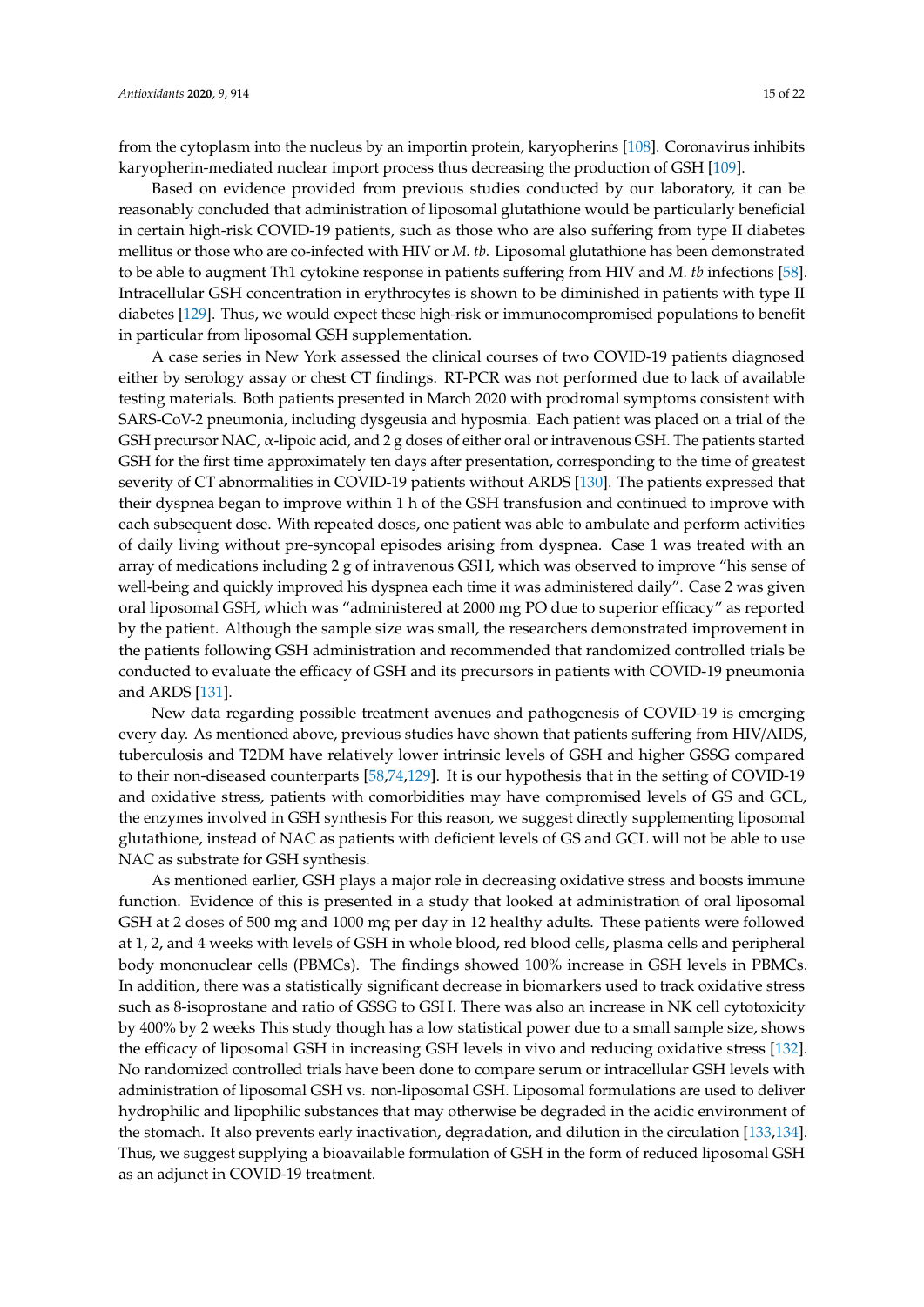#### **15. Conclusions**

COVID-19 represents a historic challenge to the fields of research, infectious disease, and international healthcare. The need for detailed analysis of its pathogenesis and clinical course is readily apparent. The unprecedented acuity of a rapidly spreading pandemic presents an opportunity to advance international collaboration in the scientific community. While vaccine trials remain ongoing, physicians have been compelled to apply various treatments with established efficacy in similar viral or bacterial illnesses that also lead to bilateral pneumonia and ARDS. Here we present the antioxidant GSH as a potential untapped avenue for further investigation as intervention for COVID-19. We propose to use a formulation that contains a predominately reduced form of glutathione in the formulation rather than oxidized. In a patient that is burdened with cytokine storm, the best thing for the immune system would be to supply it with reduced glutathione such that it is already able to supply reducing equivalents from its thiol group. Our work with HIV, TB, and other pulmonary or immunosuppressive illnesses demonstrates the value of GSH as an adjunct treatment for SARS-CoV-2 infection.

**Funding:** We appreciate the funding support from Your Energy Systems and National Institutes of Health (NIH) award RHL143545-01A1.

**Conflicts of Interest:** The authors declare no conflict of interest

#### **References**

- <span id="page-15-0"></span>1. Holshue, M.; DeBolt, C.; Lindquist, S.; Lofy, K.; Wiesman, J.; Bruce, H.; Spitters, C.; Ericson, K.; Wilkerson, S.; Tural, A.; et al. First Case of 2019 Novel Coronavirus in the United States. *N. Engl. J. Med.* **2020**, *382*, 929–936. [\[CrossRef\]](http://dx.doi.org/10.1056/NEJMoa2001191)
- <span id="page-15-1"></span>2. Fauci, A.S.; Lane, H.C.; Redfield, R.R. Covid-19-Navigating the Uncharted. *N. Engl. J. Med.* **2020**, *382*, 1268–1269. [\[CrossRef\]](http://dx.doi.org/10.1056/NEJMe2002387) [\[PubMed\]](http://www.ncbi.nlm.nih.gov/pubmed/32109011)
- <span id="page-15-2"></span>3. De Haan, C.; Kuo, L.; Masters, P.; Vennema, H.; Rottier, P. Coronavirus Particle Assembly: Primary Structure Requirements of the membrane Protein. *J. Virol.* **1998**, *72*, 6838–6850. [\[CrossRef\]](http://dx.doi.org/10.1128/JVI.72.8.6838-6850.1998)
- <span id="page-15-3"></span>4. Mousavizadeh, L.; Ghasemi, S. Genotype and Phenotype of COVID-19: Their Roles in Pathogenesis. *J. Microbiol. Immunol. Infect.* **2020**. [\[CrossRef\]](http://dx.doi.org/10.1016/j.jmii.2020.03.022) [\[PubMed\]](http://www.ncbi.nlm.nih.gov/pubmed/32265180)
- <span id="page-15-4"></span>5. Hoffmann, M.; Kleine-Weber, H.; Schroeder, S.; Krüger, N.; Herrler, T.; Erichsen, S.; Schiergens, T.S.; Herrler, G.; Wu, N.; Nitsche, A.; et al. SARS-CoV-2 Cell Entry Depends on ACE2 and TMPRSS2 and is Blocked by a Clinically Proven Protease Inhibitor. *Cell* **2020**, *181*, 497–506. [\[CrossRef\]](http://dx.doi.org/10.1016/j.cell.2020.02.052)
- <span id="page-15-5"></span>6. Woo, P.; Huang, Y.; Lau, S.; Yuen, K. Coronavirus Genomics and Bioinformatics Analysis. *Viruses* **2010**, *2*, 1804–1820. [\[CrossRef\]](http://dx.doi.org/10.3390/v2081803)
- <span id="page-15-6"></span>7. Krähling, V.; Stein, D.A.; Spiegel, M.; Weber, F.; Mühlberger, E. Severe acute respiratory syndrome coronavirus triggers apoptosis via protein kinase R but is resistant to its antiviral activity. *J. Virol.* **2009**, *83*, 2298–2309. [\[CrossRef\]](http://dx.doi.org/10.1128/JVI.01245-08)
- <span id="page-15-7"></span>8. Gandhi, R.T.; Lynch, J.B.; del Rio, C. Mild or Moderate Covid-19. *N. Engl. J. Med.* **2020**. [\[CrossRef\]](http://dx.doi.org/10.1056/NEJMcp2009249)
- <span id="page-15-8"></span>9. Kolifarhood, G.; Aghaali, M.; Mozafar Saadati, H.; Taherpour, N.; Rahimi, S.; Izadi, N.; Hashemi Nazari, S.S. Epidemiological and Clinical Aspects of COVID-19: A Narrative Review. *Arch. Acad. Emerg. Med.* **2020**, *8*, e41.
- <span id="page-15-9"></span>10. Jung, S.; Akhmetzhanov, A.; Hayashi, K.; Linton, N.; Yang, Y.; Yuan, B.; Kobayashi, T.; Kinoshita, R.; Nishiura, H. Real-Time Estimation of the Risk of Death from Novel Coronavirus (COVID-19) Infection: Inference Using Exported Cases. *J. Clin. Med.* **2020**, *9*, 523. [\[CrossRef\]](http://dx.doi.org/10.3390/jcm9020523)
- <span id="page-15-10"></span>11. Guan, W.; Ni, Z.; Hu, Y.; Liang, W.; Ou, C.; He, J.; Liu, L.; Shan, H.; Lei, C.; Hui, D.S.; et al. Clinical Characteristics of Coronavirus Disease 2019 in China. *N. Engl. J. Med.* **2020**, *382*, 1708–1720. [\[CrossRef\]](http://dx.doi.org/10.1056/NEJMoa2002032) [\[PubMed\]](http://www.ncbi.nlm.nih.gov/pubmed/32109013)
- <span id="page-15-11"></span>12. Wang, B.; Li, R.; Lu, Z.; Huang, Y. Does Comorbidity Increase the Risk of Patients with COVID-19: Evidence from Meta-Analysis. *Aging* **2020**, *12*, 6049. [\[CrossRef\]](http://dx.doi.org/10.18632/aging.103000)
- <span id="page-15-12"></span>13. Lindner, D.; Fitzek, A.; Bräuninger, H.; Aleshcheva, G.; Edler, C.; Meissner, K.; Scherschel, K.; Kirchhof, P.; Escher, F.; Schultheiss, H.; et al. Association of Cardiac Infection with SARS-CoV-2 in Confirmed COVID-19 Autopsy Cases. *JAMA Cardiol.* **2020**. [\[CrossRef\]](http://dx.doi.org/10.1001/jamacardio.2020.3551) [\[PubMed\]](http://www.ncbi.nlm.nih.gov/pubmed/32730555)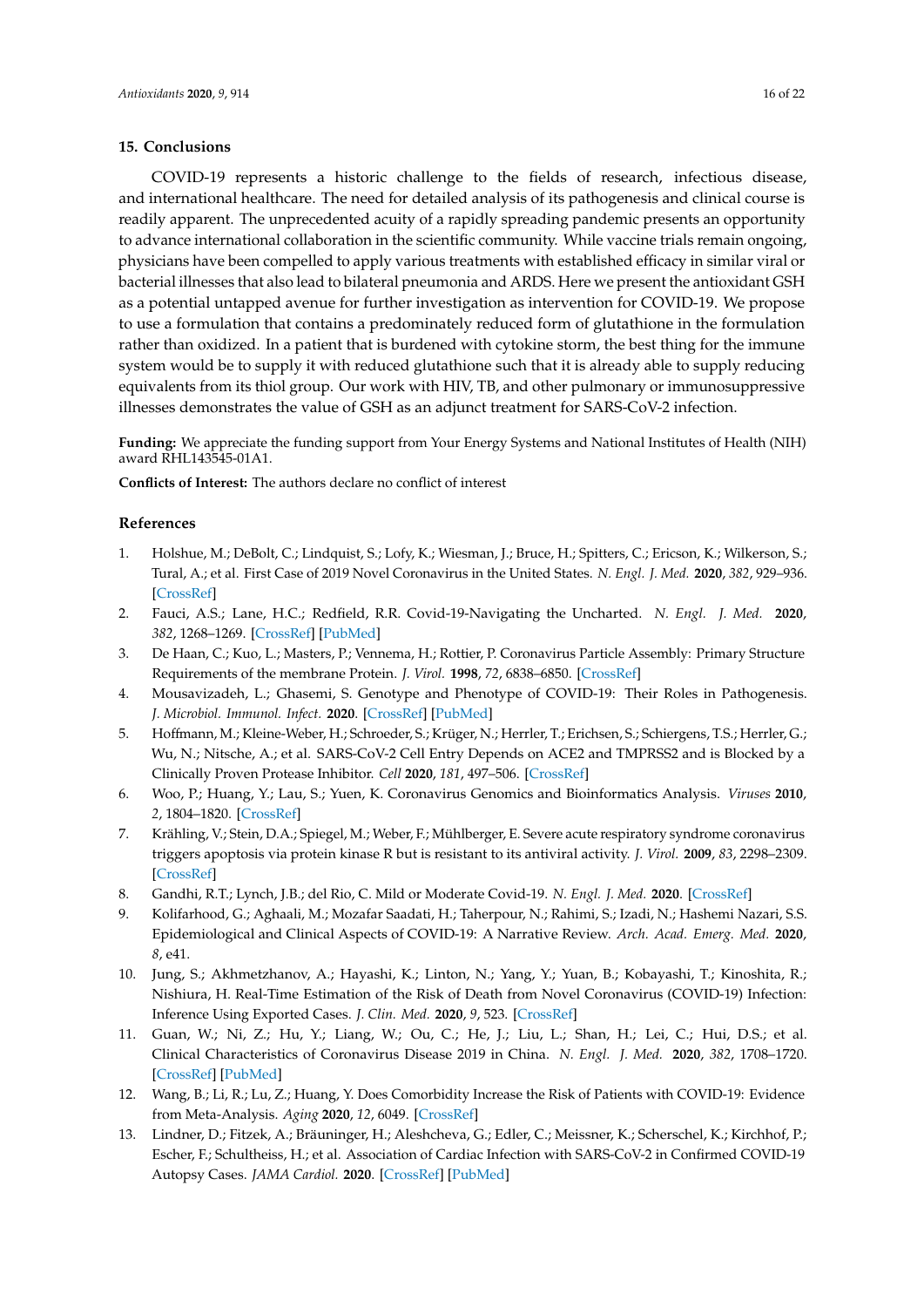- <span id="page-16-0"></span>14. Puntmann, V.O.; Carerj, M.L.; Wieters, I.; Fahim, M.; Arendt, C.; Hoffmann, J.; Shchendrygina, A.; Escher, F.; Vasa-Nicotera, M.; Zeiher, A.M.; et al. Outcomes of Cardiovascular Magnetic Resonance Imaging in Patients Recently Recovered from Coronavirus Disease 2019 (COVID-19). *JAMA Cardiol.* **2020**. Advance online publication. [\[CrossRef\]](http://dx.doi.org/10.1001/jamacardio.2020.3557)
- <span id="page-16-1"></span>15. Lauer, S.A.; Grantz, K.H.; Bi, Q.; Jones, F.K.; Zheng, Q.; Meredith, H.R.; Azman, A.S.; Reich, N.G.; Lessler, J. The Incubation Period of Coronavirus Disease 2019 (COVID-19) from Publicly Reported Confirmed Cases: Estimation and Application. *Ann. Intern. Med.* **2020**, *172*, 577–582. [\[CrossRef\]](http://dx.doi.org/10.7326/M20-0504)
- <span id="page-16-2"></span>16. Goyal, P.; Choi, J.; Pinheiro, L.; Schenck, E.; Chen, R.; Jabri, A.; Stalin, M.J.; Campion, T.R.; Nahid, M.; Ringel, J.B.; et al. Clinical Characteristics of Covid-19 in New York City. *N. Engl. J. Med.* **2020**. [\[CrossRef\]](http://dx.doi.org/10.1056/NEJMc2010419) [\[PubMed\]](http://www.ncbi.nlm.nih.gov/pubmed/32302078)
- <span id="page-16-3"></span>17. Xu, H.; Zhong, L.; Deng, J.; Peng, J.; Dan, H.; Zeng, X.; Li, T.; Chen, Q. High expression of ACE2 receptor of 2019-nCoV on the epithelial cells of oral mucosa. *Int. J. Oral. Sci.* **2020**, *12*, 8. [\[CrossRef\]](http://dx.doi.org/10.1038/s41368-020-0074-x)
- <span id="page-16-4"></span>18. Meng, X.; Deng, Y.; Dai, Z.; Meng, Z. COVID-19 and anosmia: A review based on up-to-date knowledge. *Am. J. Otolaryngol.* **2020**, *41*, 102581. [\[CrossRef\]](http://dx.doi.org/10.1016/j.amjoto.2020.102581)
- <span id="page-16-5"></span>19. Luo, Z.; Wang, N.; Liu, P.; Guo, Q.; Ran, L.; Wang, F.; Tang, Y.; Li, Q. Association between chest CT features and clinical course of coronavirus disease 2019. *Respir. Med.* **2020**, *168*, 105989. [\[CrossRef\]](http://dx.doi.org/10.1016/j.rmed.2020.105989)
- <span id="page-16-6"></span>20. Mardani, R.; Ahmadi Vasmehjani, A.; Zali, F.; Gholami, A.; Mousavi Nasab, S.D.; Kaghazian, H.; Kaviani, M.; Ahmadi, N. Laboratory Parameters in Detection of COVID-19 Patients with Positive RT-PCR: A Diagnostic Accuracy Study. *Arch. Acad. Emerg. Med.* **2020**, *8*, e43.
- <span id="page-16-7"></span>21. Fan, B.; Chong, V.; Chan, S.; Lim, G.; Lim, K.; Tan, G.; Mucheli, S.S.; Kuperan, P.; Ong, K.H. Hematologic parameters in patients with COVID-19 infection. *Am. J. Hematol.* **2020**, *95*. [\[CrossRef\]](http://dx.doi.org/10.1002/ajh.25774)
- <span id="page-16-8"></span>22. Huang, C.; Wang, Y.; Li, X.; Ren, L.; Zhao, J.; Hu, Y.; Zhang, L.; Fan, G.; Xu, J.; Gu, X.; et al. Clinical features of patients infected with 2019 novel coronavirus in Wuhan, China. *Lancet* **2020**, *395*, 497–506. [\[CrossRef\]](http://dx.doi.org/10.1016/S0140-6736(20)30183-5)
- <span id="page-16-21"></span>23. Liu, T.; Zhang, J.; Yang, Y.; Ma, H.; Li, Z.; Zhang, J.; Cheng, J.; Zhang, X.; Zhao, Y.; Xia, Z.; et al. The role of interleukin-6 in monitoring severe case of coronavirus disease 2019. *medRxiv* **2020**, *12*, e12421. [\[CrossRef\]](http://dx.doi.org/10.15252/emmm.202012421)
- <span id="page-16-9"></span>24. Wu, C.; Chen, X.; Cai, Y.; Xia, J.; Zhou, X.; Xu, S.; Huang, H.; Zhang, L.; Zhou, X.; Du, C.; et al. Risk Factors Associated With Acute Respiratory Distress Syndrome and Death in Patients With Coronavirus Disease 2019 Pneumonia in Wuhan, China. *JAMA Intern. Med.* **2020**, *180*, 934–943. [\[CrossRef\]](http://dx.doi.org/10.1001/jamainternmed.2020.0994) [\[PubMed\]](http://www.ncbi.nlm.nih.gov/pubmed/32167524)
- <span id="page-16-10"></span>25. Zhu, N.; Zhang, D.; Wang, W.; Li, X.; Yang, B.; Song, J.; Zhao, X.; Huang, B.; Shi, W.; Lu, R.; et al. A Novel Coronavirus from Patients with Pneumonia in China, 2019. *N. Engl. J. Med.* **2020**, *382*, 727–733. [\[CrossRef\]](http://dx.doi.org/10.1056/NEJMoa2001017) [\[PubMed\]](http://www.ncbi.nlm.nih.gov/pubmed/31978945)
- <span id="page-16-11"></span>26. Kermali, M.; Khalsa, R.K.; Pillai, K.; Ismail, Z.; Harky, A. The role of biomarkers in diagnosis of COVID-19—A systematic review. *Life Sci.* **2020**, *254*, 117788. [\[CrossRef\]](http://dx.doi.org/10.1016/j.lfs.2020.117788)
- <span id="page-16-12"></span>27. Patel, R.; Babady, E.; Theel, E.S.; Storch, G.A.; Pinsky, B.A.; St George, K.; Smith, T.C.; Bertuzzi, S. Report from the American Society for Microbiology COVID-19 International Summit, 23 March 2020: Value of Diagnostic Testing for SARS-CoV-2/COVID-19. *Mbio* **2020**, *11*, e00722-20. [\[CrossRef\]](http://dx.doi.org/10.1128/mBio.00722-20)
- <span id="page-16-13"></span>28. Bao, L.; Deng, W.; Gao, H.; Xiao, C.; Liu, J.; Xue, J.; Lv, Q.; Liu, J.; Yu, P.; Xu, Y.; et al. Lack of Reinfection in Rhesus Macaques Infected with SARS-CoV-2. *bioRxiv* **2020**. [\[CrossRef\]](http://dx.doi.org/10.1101/2020.03.13.990226)
- <span id="page-16-14"></span>29. Tilley, A.E.; Walters, M.S.; Shaykhiev, R.; Crystal, R.G. Cilia dysfunction in lung disease. *Annu. Rev. Physiol.* **2015**, *77*, 379–406. [\[CrossRef\]](http://dx.doi.org/10.1146/annurev-physiol-021014-071931)
- <span id="page-16-15"></span>30. Cao, W.; Taisheng, L. COVID-19: Towards Understanding of Pathogenesis. *Cell Res.* **2020**, *30*, 367–369. [\[CrossRef\]](http://dx.doi.org/10.1038/s41422-020-0327-4)
- <span id="page-16-16"></span>31. Mason, R.J. Pathogenesis of COVID-19 from a cell biology perspective. *Eur. Respir. J.* **2020**, *55*, 2000607. [\[CrossRef\]](http://dx.doi.org/10.1183/13993003.00607-2020) [\[PubMed\]](http://www.ncbi.nlm.nih.gov/pubmed/32269085)
- <span id="page-16-17"></span>32. Harada, A.; Sekido, N.; Akahoshi, T.; Wada, T.; Mukaida, N.; Matsushima, K. Essential involvement of interleukin-8 (IL-8) in acute inflammation. *J. Leukoc. Biol.* **1994**, *56*, 559–564. [\[CrossRef\]](http://dx.doi.org/10.1002/jlb.56.5.559) [\[PubMed\]](http://www.ncbi.nlm.nih.gov/pubmed/7964163)
- <span id="page-16-18"></span>33. García, L. Immune Response, Inflammation, and the Clinical Spectrum of COVID-19. *Front. Immunol.* **2020**, *11*, 1441. [\[CrossRef\]](http://dx.doi.org/10.3389/fimmu.2020.01441)
- <span id="page-16-19"></span>34. Babior, B. The respiratory burst of phagocytes. *J. Clin. Investig.* **1984**, *73*, 599–601. [\[CrossRef\]](http://dx.doi.org/10.1172/jci111249) [\[PubMed\]](http://www.ncbi.nlm.nih.gov/pubmed/6323522)
- <span id="page-16-20"></span>35. Polonikov, A. Endogenous deficiency of glutathione as the most likely cause of serious manifestations and death in patients with the novel coronavirus infection (COVID-19): A hypothesis based on literature data and own observations. *ACS Infect. Dis.* **2020**, *6*, 1558–1562.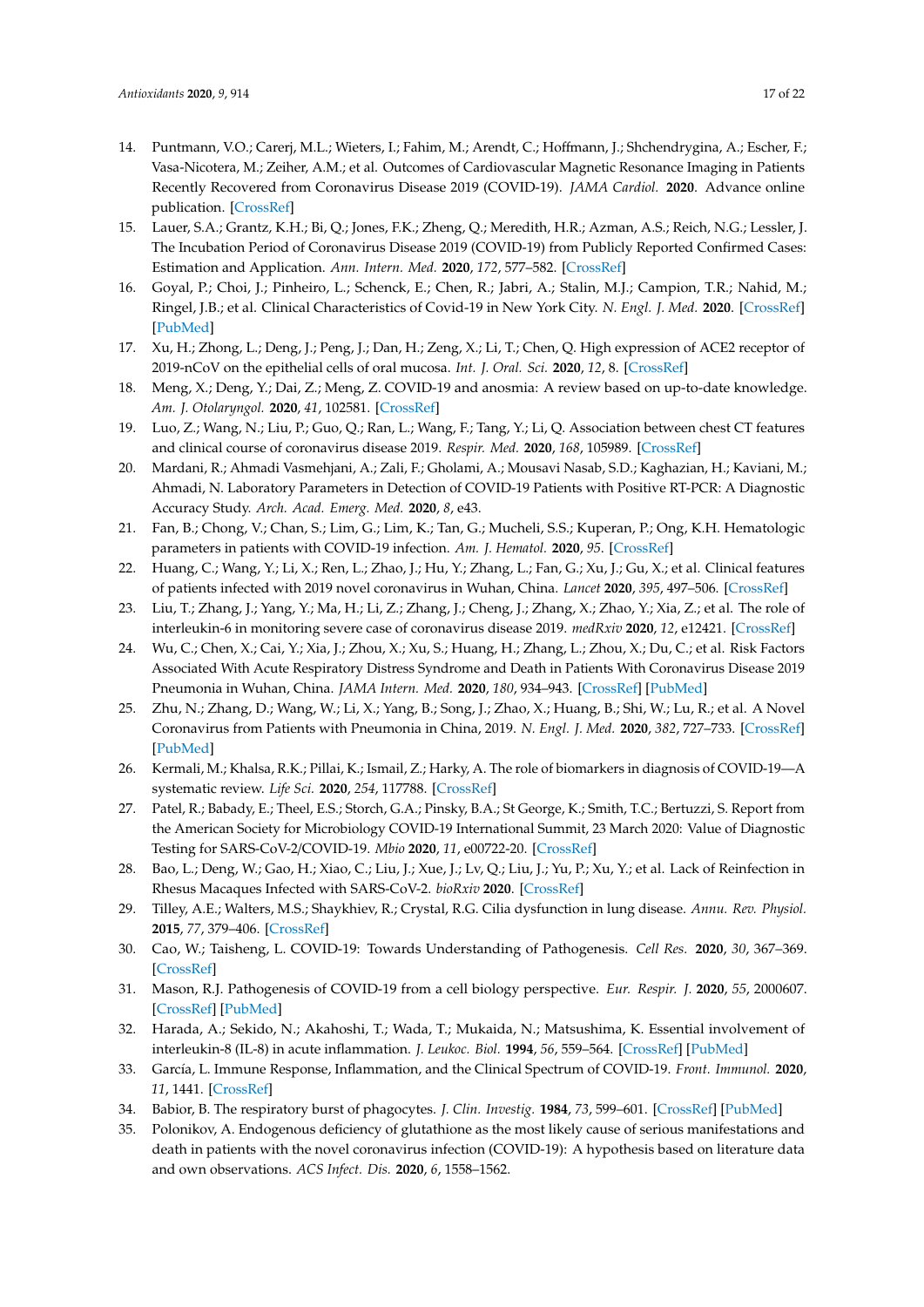- <span id="page-17-0"></span>36. Grant, A.; Ponia, S.S.; Tripathi, S.; Balasubramaniam, V.; Miorin, L.; Sourisseau, M.; Schwarz, M.C.; Sánchez-Seco, M.P.; Evans, M.J.; Best, S.M.; et al. Zika Virus Targets Human STAT2 to Inhibit Type I Interferon Signaling. *Cell Host Microbe* **2016**, *19*, 882–890. [\[CrossRef\]](http://dx.doi.org/10.1016/j.chom.2016.05.009)
- <span id="page-17-1"></span>37. Thurmond, S.; Wang, B.; Song, J.; Hai, R. Suppression of Type I Interferon Signaling by Flavivirus NS5. *Viruses* **2018**, *10*, 712. [\[CrossRef\]](http://dx.doi.org/10.3390/v10120712)
- <span id="page-17-2"></span>38. Li, J.; Liao, C.; Wang, Q.; Tan, Y.; Luo, R.; Qiu, Y.; Ge, X. The ORF6, ORF8 and nucleocapsid proteins of SARS-CoV-2 inhibit type I interferon signaling pathway. *Virus Res.* **2020**, *286*, 198074. [\[CrossRef\]](http://dx.doi.org/10.1016/j.virusres.2020.198074)
- <span id="page-17-3"></span>39. Mantlo, E.; Bukreyeva, N.; Maruyama, J.; Paessler, S.; Huang, C. Antiviral activities of type I interferons to SARS-CoV-2 infection. *Antivir. Res.* **2020**, *179*, 104811. [\[CrossRef\]](http://dx.doi.org/10.1016/j.antiviral.2020.104811)
- <span id="page-17-4"></span>40. Voskoboinik, I.; Whisstock, J.; Trapani, J. Perforin and granzymes: Function, dysfunction and human pathology. *Nat. Rev. Immunol.* **2015**, *15*, 388–400. [\[CrossRef\]](http://dx.doi.org/10.1038/nri3839)
- <span id="page-17-5"></span>41. Schmitt, N.; Ueno, H. Regulation of human helper T cell subset differentiation by cytokines. *Curr. Opin. Immunol.* **2015**, *34*, 130–136. [\[CrossRef\]](http://dx.doi.org/10.1016/j.coi.2015.03.007) [\[PubMed\]](http://www.ncbi.nlm.nih.gov/pubmed/25879814)
- <span id="page-17-6"></span>42. Lang, F.; Lee, K.; Teijaro, J.; Becher, B.; Hamilton, J. GM-CSF-based treatments in COVID-19: Reconciling opposing therapeutic approaches. *Nat. Rev. Immunol.* **2020**, *20*, 507–514. [\[CrossRef\]](http://dx.doi.org/10.1038/s41577-020-0357-7)
- <span id="page-17-7"></span>43. Croxford, A.L.; Lanzinger, M.; Hartmann, F.J.; Schreiner, B.; Mair, F.; Pelczar, P.; Clausen, B.E.; Jung, S.; Greter, M.; Becher, B. The Cytokine GM-CSF Drives the Inflammatory Signature of CCR2+ Monocytes and Licenses Autoimmunity. *Immunity* **2015**, *43*, 502–514. [\[CrossRef\]](http://dx.doi.org/10.1016/j.immuni.2015.08.010) [\[PubMed\]](http://www.ncbi.nlm.nih.gov/pubmed/26341401)
- <span id="page-17-8"></span>44. Vabret, N.; Britton, G.; Gruber, C.; Hegde, S.; Kim, J.; Kuksin, M.; Levantovsky, R.; Malle, L.; Moreira, A.; Park, M.D.; et al. Immunology of COVID-19: Current State of the Science. *Immunity* **2020**, *52*, 910–941. [\[CrossRef\]](http://dx.doi.org/10.1016/j.immuni.2020.05.002)
- <span id="page-17-9"></span>45. Riches, D.; Chan, E.; Winston, B. TNF-α-Induced Regulation and Signalling in Macrophages. *Immunobiology* **1996**, *195*, 477–490. [\[CrossRef\]](http://dx.doi.org/10.1016/S0171-2985(96)80017-9)
- <span id="page-17-10"></span>46. Gómez-Pastora, J.; Weigand, M.; Kim, J.; Wu, X.; Strayer, J.; Palmer, A.F.; Zborowski, M.; Yazer, M.; Chalmers, J.J. Hyperferritinemia in critically ill COVID-19 patients—Is ferritin the product of inflammation or a pathogenic mediator? *Clin. Chim. Acta* **2020**, *509*, 249–251. [\[CrossRef\]](http://dx.doi.org/10.1016/j.cca.2020.06.033)
- <span id="page-17-11"></span>47. Minagawa, S.; Yoshida, M.; Araya, J.; Hara, H.; Imai, H.; Kuwano, K. Regulated Necrosis in Pulmonary Disease. A Focus on Necroptosis and Ferroptosis. *Am. J. Respir. Cell Mol. Biol.* **2020**, *62*, 554–562. [\[CrossRef\]](http://dx.doi.org/10.1165/rcmb.2019-0337TR)
- <span id="page-17-12"></span>48. Cortese-Krott, M.M.; Koning, A.; Kuhnle, G.; Nagy, P.; Bianco, C.L.; Pasch, A.; Wink, D.A.; Fukuto, J.M.; Jackson, A.A.; van Goor, H.; et al. The Reactive Species Interactome: Evolutionary Emergence, Biological Significance, and Opportunities for Redox Metabolomics and Personalized Medicine. *Antioxid. Redox Signal.* **2017**, *27*, 684–712. [\[CrossRef\]](http://dx.doi.org/10.1089/ars.2017.7083)
- <span id="page-17-13"></span>49. Jankun, J.; Landeta, P.; Pretorius, E.; Skrzypczak-Jankun, E.; Lipinski, B. Unusual clotting dynamics of plasma supplemented with iron (III). *Int. J. Mol. Med.* **2014**, *33*, 367–372.
- <span id="page-17-14"></span>50. Gao, M.; Monian, P.; Pan, Q.; Zhang, W.; Xiang, J.; Jiang, X. Ferroptosis is an autophagic cell death process. *Cell Res.* **2016**, *26*, 1021–1032. [\[CrossRef\]](http://dx.doi.org/10.1038/cr.2016.95)
- <span id="page-17-15"></span>51. Jiang, Y.; Yang, M.; Sun, X.; Chen, X.; Ma, M.; Yin, X.; Qian, S.; Zhang, Z.; Fu, Y.; Liu, J.; et al. IL-10+ NK and TGF-β+ NK cells play negative regulatory roles in HIV infection. *BMC Infect. Dis.* **2018**, *18*, 80. [\[CrossRef\]](http://dx.doi.org/10.1186/s12879-018-2991-2) [\[PubMed\]](http://www.ncbi.nlm.nih.gov/pubmed/29439673)
- <span id="page-17-16"></span>52. Tang, Y.; Liu, J.; Zhang, D.; Xu, Z.; Ji, J.; Wen, C. Cytokine Storm in COVID-19: The Current Evidence and Treatment Strategies. *Front. Immunol.* **2020**, *11*. [\[CrossRef\]](http://dx.doi.org/10.3389/fimmu.2020.01708)
- <span id="page-17-17"></span>53. Venketaraman, V.; Millman, A.; Salman, M.; Swaminathan, S.; Goetz, M.; Lardizabal, A.; Hom, D.; Connell, N.D. Glutathione levels and immune responses in tuberculosis patients. *Microb. Pathog.* **2008**, *44*, e255–e261. [\[CrossRef\]](http://dx.doi.org/10.1016/j.micpath.2007.09.002) [\[PubMed\]](http://www.ncbi.nlm.nih.gov/pubmed/17959342)
- <span id="page-17-18"></span>54. McBride, R.; van Zyl, M.; Fielding, B.C. The coronavirus nucleocapsid is a multifunctional protein. *Viruses* **2014**, *6*, 2991–3018. [\[CrossRef\]](http://dx.doi.org/10.3390/v6082991) [\[PubMed\]](http://www.ncbi.nlm.nih.gov/pubmed/25105276)
- <span id="page-17-19"></span>55. Zhang, X.; Wu, K.; Wang, D.; Yue, X.; Song, D.; Zhu, Y.; Wu, J. Nucleocapsid protein of SARS-CoV activates interleukin-6 expression through cellular transcription factor NF-kappaB. *Virology* **2007**, *365*, 324–335. [\[CrossRef\]](http://dx.doi.org/10.1016/j.virol.2007.04.009)
- <span id="page-17-20"></span>56. Liao, Q.; Ye, L.; Timani, K.; Zeng, Y.; She, Y.; Ye, L.; WU, Z. Activation of NF-kappaB by the Full-length Nucleocapsid Protein of the SARS Coronavirus. *Acta Biochim. Biophys. Sin.* **2005**, *37*, 607–612. [\[CrossRef\]](http://dx.doi.org/10.1111/j.1745-7270.2005.00082.x)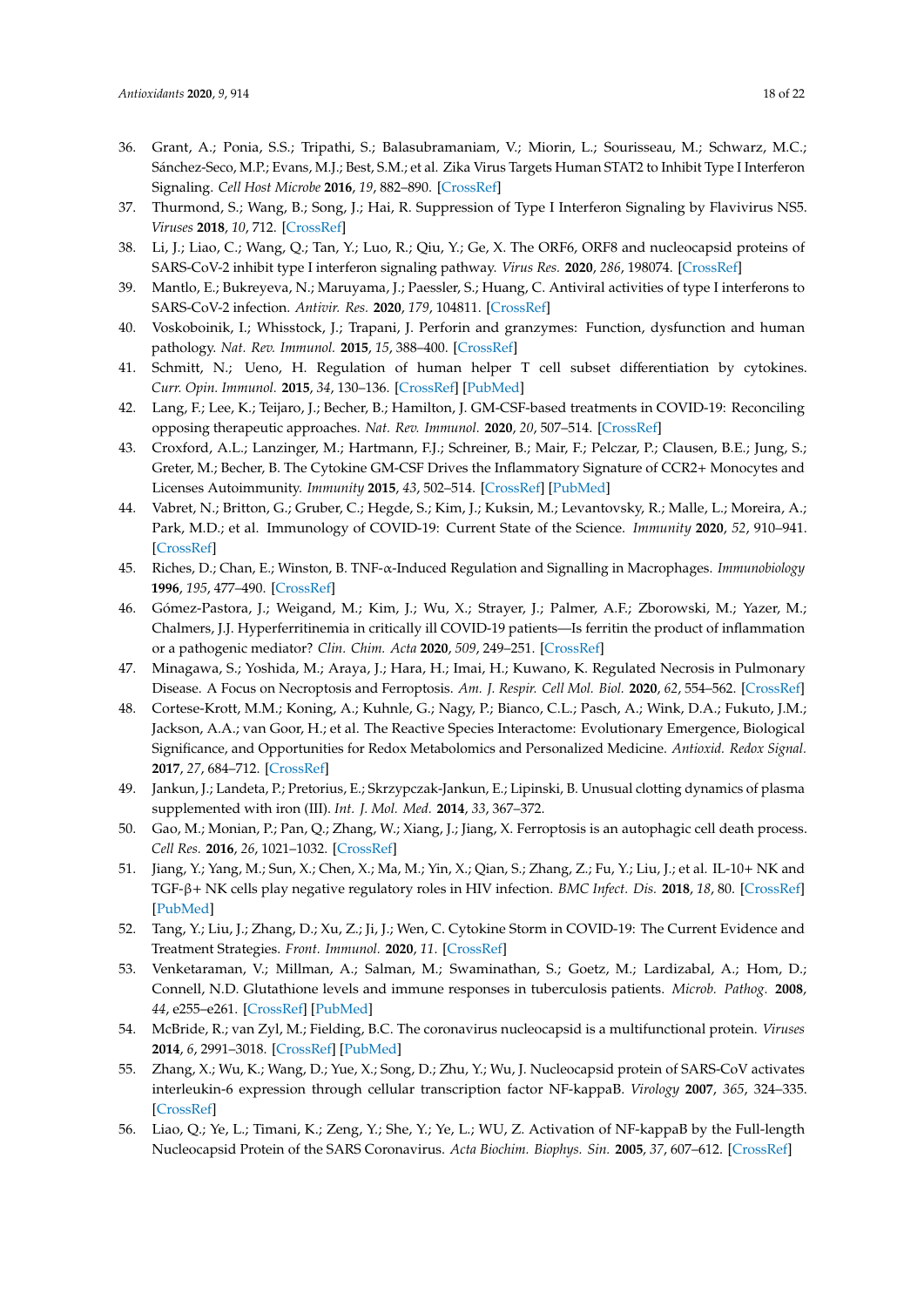- <span id="page-18-0"></span>57. Wajner, S.M.; Goemann, I.M.; Bueno, A.L.; Larsen, P.R.; Maia, A.L. IL-6 promotes nonthyroidal illness syndrome by blocking thyroxine activation while promoting thyroid hormone inactivation in human cells. *J. Clin. Investig.* **2011**, *121*, 1834–1845. [\[CrossRef\]](http://dx.doi.org/10.1172/JCI44678)
- <span id="page-18-1"></span>58. Ly, J.; Lagman, M.; Saing, T.; Singh, M.K.; Tudela, E.V.; Morris, D.; Anderson, J.; Daliva, J.; Ochoa, C.; Patel, N.; et al. Liposomal Glutathione Supplementation Restores TH1 Cytokine Response to Mycobacterium Tuberculosis Infection in HIV-Infected Individuals. *J. Interferon. Cytokine Res.* **2015**, *35*, 875–887. [\[CrossRef\]](http://dx.doi.org/10.1089/jir.2014.0210)
- <span id="page-18-2"></span>59. Valdivia, A.; Ly, J.; Gonzalez, L.; Hussain, P.; Saing, T.; Islamoglu, H.; Pearce, D.; Ochoa, C.; Venketaraman, V. Restoring Cytokine Balance in HIV-Positive Individuals with Low CD4 T Cell Counts. *AIDS Res. Hum. Retrovir.* **2017**, *33*, 905–918. [\[CrossRef\]](http://dx.doi.org/10.1089/aid.2016.0303)
- <span id="page-18-3"></span>60. Imai, Y.; Kuba, K.; Neely, G.G.; Yaghubian-Malhami, R.; Perkmann, T.; van Loo, G.; Ermolaeva, M.; Veldhuizen, R.; Leung, Y.H.; Wang, H.; et al. Identification of Oxidative Stress and Toll-like Receptor 4 Signaling as a Key Pathway of Acute Lung Injury. *Cell* **2008**, *133*, 235–249. [\[CrossRef\]](http://dx.doi.org/10.1016/j.cell.2008.02.043)
- <span id="page-18-4"></span>61. Guaraldi, G.; Meschiari, M.; Cozzi-Lepri, A.; Milic, J.; Tonelli, R.; Menozzi, M.; Franceschini, E.; Cuomo, G.; Orlando, G.; Borghi, V.; et al. Tocilizumab in patients with severe COVID-19: A retrospective cohort study. *Lancet Rheumatol.* **2020**, *2*, e474–e484. [\[CrossRef\]](http://dx.doi.org/10.1016/s2665-9913(20)30173-9) [\[PubMed\]](http://www.ncbi.nlm.nih.gov/pubmed/32835257)
- <span id="page-18-5"></span>62. Middeldorp, S.; Coppens, M.; Haaps, T.; Foppen, M.; Vlaar, A.; Müller, M.; Bouman, C.C.S.; Beenen, L.F.M.; Kootte, R.R.; Heijmans, J.; et al. Incidence of venous thromboembolism in hospitalized patients with COVID-19. *J. Thromb. Haemost.* **2020**, *18*, 1995–2002. [\[CrossRef\]](http://dx.doi.org/10.1111/jth.14888)
- <span id="page-18-6"></span>63. Griffin, D.O.; Jensen, A.; Khan, M.; Chin, J.; Chin, K.; Saad, J.; Parnell, R.; Awwad, C.; Patel, D. Pulmonary Embolism and Increased Levels of d-Dimer in Patients with Coronavirus Disease. *Emerg. Infect. Dis.* **2020**, *26*, 1941. [\[CrossRef\]](http://dx.doi.org/10.3201/eid2608.201477)
- <span id="page-18-7"></span>64. Li, Y.; Zhao, K.; Wei, H.; Chen, W.; Wang, W.; Jia, L.; Liu, Q.; Zhang, J.; Shan, T.; Peng, Z.; et al. Dynamic relationship between D-dimer and COVID-19 severity. *Br. J. Hematol.* **2020**, *190*. [\[CrossRef\]](http://dx.doi.org/10.1111/bjh.16811)
- <span id="page-18-8"></span>65. Sartain, S.; Turner, N.; Moake, J. TNF Regulates Essential Alternative Complement Pathway Components and Impairs Activation of Protein c in Human Glomerular Endothelial Cells. *J. Immunol.* **2015**, *196*, 832–845. [\[CrossRef\]](http://dx.doi.org/10.4049/jimmunol.1500960) [\[PubMed\]](http://www.ncbi.nlm.nih.gov/pubmed/26673143)
- <span id="page-18-9"></span>66. Imai, H.; Matsuoka, M.; Kumagai, T.; Sakamoto, T.; Koumura, T. Lipid Peroxidation-Dependent Cell Death Regulated by GPx4 and Ferroptosis. *Curr. Top. Microbiol. Immunol.* **2017**, *403*, 143–170. [\[CrossRef\]](http://dx.doi.org/10.1007/82_2016_508) [\[PubMed\]](http://www.ncbi.nlm.nih.gov/pubmed/28204974)
- <span id="page-18-11"></span><span id="page-18-10"></span>67. Lu, S. Glutathione synthesis. *Biochim. Biophys. Acta Gen. Subj.* **2013**, *1830*, 3143–3153. [\[CrossRef\]](http://dx.doi.org/10.1016/j.bbagen.2012.09.008)
- 68. Maiorino, M.; Aumann, K.; Brigelius-Flohé, R.; Doria, D.; Heuvel, J.V.; Mccarthy, J.; Flohé, L. Probing the Presumed Catalytic Triad of Selenium-Containing Peroxidases by Mutational Analysis of Phospholipid Hydroperoxide Glutathione Peroxidase (PHGPx). *Biol. Chem. Hoppe-Seyler* **1995**, *376*, 651–660. [\[CrossRef\]](http://dx.doi.org/10.1515/bchm3.1995.376.11.651)
- <span id="page-18-12"></span>69. Mills, G.C. Hemoglobincatabolism. I. Glutathione peroxidase, an enzyme which protects hemoglobin from oxidative breakdown. *J. Biol. Chem.* **1957**, *229*, 189–197.
- <span id="page-18-13"></span>70. Green, R.M.; Seth, A.; Connell, N.D. A peptide permease mutant of Mycobacterium bovis BCG resistant to the toxic peptides glutathione and S-nitrosoglutathione. *Infect. Immun.* **2000**, *68*, 429–436. [\[CrossRef\]](http://dx.doi.org/10.1128/iai.68.2.429-436.2000)
- <span id="page-18-15"></span>71. Venketaraman, V.; Dayaram, Y.K.; Talaue, M.T.; Connell, N.D. Glutathione and nitrosoglutathione in macrophage defense against Mycobacterium tuberculosis. *Infect. Immun.* **2005**, *73*, 1886–1889. [\[CrossRef\]](http://dx.doi.org/10.1128/IAI.73.3.1886-1889.2005)
- <span id="page-18-16"></span>72. Morris, D.; Khurasany, M.; Nguyen, T.; Kim, J.; Guilford, F.; Mehta, R.; Gray, D.; Saviola, B.; Venketaraman, V. Glutathione and infection. *Biochim. Biophys. Acta* **2013**, *1830*, 3329–3349. [\[CrossRef\]](http://dx.doi.org/10.1016/j.bbagen.2012.10.012) [\[PubMed\]](http://www.ncbi.nlm.nih.gov/pubmed/23089304)
- <span id="page-18-14"></span>73. HIV/AIDS. Available online: https://[www.who.int](https://www.who.int/news-room/fact-sheets/detail/hiv-aids)/news-room/fact-sheets/detail/hiv-aids (accessed on 13 September 2020).
- <span id="page-18-17"></span>74. Morris, D.; Guerra, C.; Donohue, C.; Oh, H.; Khurasany, M.; Venketaraman, V. Unveiling the Mechanisms for Decreased Glutathione in Individuals with HIV Infection. *Clin. Dev. Immunol.* **2012**, 1–10. [\[CrossRef\]](http://dx.doi.org/10.1155/2012/734125)
- <span id="page-18-18"></span>75. Chung, S.S.; Ho, E.C.; Lam, K.S.; Chung, S.K. Contribution of polyol pathway to diabetes-induced oxidative stress. *J. Am. Soc. Nephrol.* **2003**, *14*, S233–S236. [\[CrossRef\]](http://dx.doi.org/10.1097/01.ASN.0000077408.15865.06)
- <span id="page-18-19"></span>76. Ozawa, M.; Asano, A. Importance of interpeptide disulfide bond in a viral glycoprotein with hemagglutination and neuraminidase activities. *FEBS Lett.* **1976**, *70*, 145–149. [\[CrossRef\]](http://dx.doi.org/10.1016/0014-5793(76)80745-4)
- <span id="page-18-20"></span>77. Sgarbanti, R.; Nencioni, L.; Amatore, D.; Coluccio, P.; Fraternale, A.; Sale, P.; Mammola, C.L.; Carpino, G.; Gaudio, E.; Magnani, M.; et al. Redox regulation of the influenza hemagglutinin maturation process: A new cell-mediated strategy for anti-influenza therapy. *Antioxidants Redox Signal.* **2011**, *15*, 593–606. [\[CrossRef\]](http://dx.doi.org/10.1089/ars.2010.3512) [\[PubMed\]](http://www.ncbi.nlm.nih.gov/pubmed/21366409)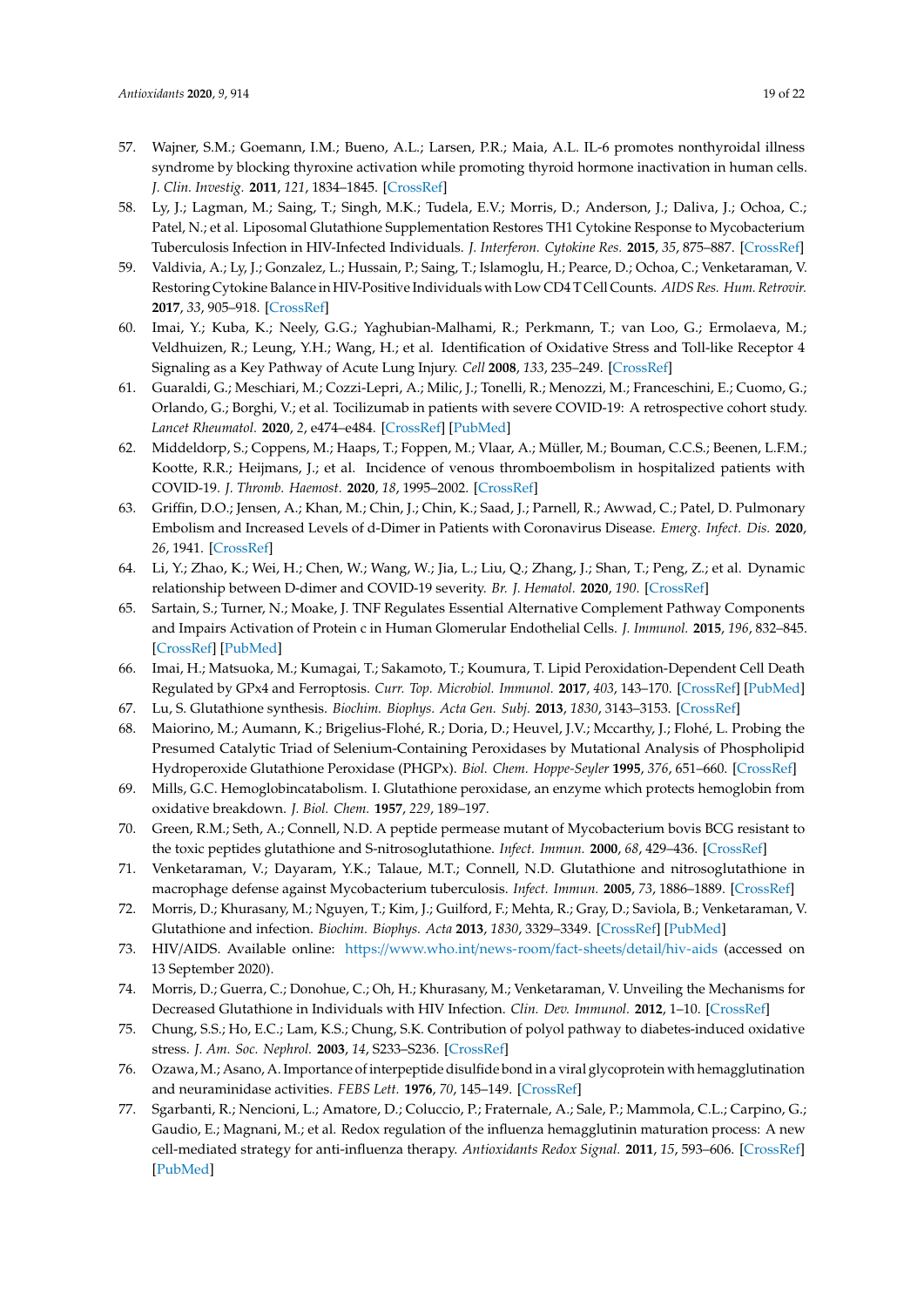- <span id="page-19-0"></span>78. Palamara, A.T.; Perno, C.F.; Ciriolo, M.R.; Dini, L.; Balestra, E.; D'Agostini, C.; Di Francesco, P.; Favalli, C.; Rotilio, G.; Garaci, E. Evidence for antiviral activity of glutathione: In vitro inhibition of herpes simplex virus type 1 replication. *Antivir. Res.* **1995**, *27*, 237–253. [\[CrossRef\]](http://dx.doi.org/10.1016/0166-3542(95)00008-A)
- 79. Schreck, R.; Albermann, K.; Baeuerle, P.A. Nuclear factor kappa B: An oxidative stress-responsive transcription factor of eukaryotic cells (a review). *Free Radic Res. Commun.* **1992**, *17*, 221–237. [\[CrossRef\]](http://dx.doi.org/10.3109/10715769209079515)
- <span id="page-19-2"></span>80. Garaci, E.; Palamara, A.T.; Di Francesco, P.; Favalli, C.; Ciriolo, M.R.; Rotilio, G. Glutathione inhibits replication and expression of viral proteins in cultured cells infected with Sendai virus. *Biochem. Biophys. Res. Commun.* **1992**, *188*, 1090–1096. [\[CrossRef\]](http://dx.doi.org/10.1016/0006-291X(92)91343-O)
- 81. Hennet, T.; Peterhans, E.; Stocker, R. Alterations in antioxidant defences in lung and liver of mice infected with influenza A virus. *J. Gen. Virol.* **1992**, *73*, 39–46. [\[CrossRef\]](http://dx.doi.org/10.1099/0022-1317-73-1-39)
- <span id="page-19-1"></span>82. Oda, T.; Akaike, T.; Hamamoto, T.; Suzuki, F.; Hirano, T.; Maeda, H. Oxygen radicals in influenza-induced pathogenesis and treatment with pyran polymer-conjugated SOD. *Science* **1989**, *244*, 974–976. [\[CrossRef\]](http://dx.doi.org/10.1126/science.2543070) [\[PubMed\]](http://www.ncbi.nlm.nih.gov/pubmed/2543070)
- <span id="page-19-3"></span>83. Ciriolo, M.R.; Palamara, A.T.; Incerpi, S.; Lafavia, E.; Buè, M.C.; De Vito, P.; Garaci, E.; Rotilio, G. Loss of GSH, oxidative stress, and decrease of intracellular pH as sequential steps in viral infection. *J. Biol. Chem.* **1997**, *272*, 2700–2708. [\[CrossRef\]](http://dx.doi.org/10.1074/jbc.272.5.2700) [\[PubMed\]](http://www.ncbi.nlm.nih.gov/pubmed/9006907)
- <span id="page-19-4"></span>84. Pérez, L.; Carrasco, L. Involvement of the vacuolar H(+)-ATPase in animal virus entry. *J. Gen. Virol.* **1994**, *75*, 2595–2606. [\[CrossRef\]](http://dx.doi.org/10.1099/0022-1317-75-10-2595) [\[PubMed\]](http://www.ncbi.nlm.nih.gov/pubmed/7931146)
- <span id="page-19-5"></span>85. Cossart, P.; Helenius, A. Endocytosis of viruses and bacteria. *Cold Spring Harb. Perspect Biol.* **2014**, *6*, a016972. [\[CrossRef\]](http://dx.doi.org/10.1101/cshperspect.a016972) [\[PubMed\]](http://www.ncbi.nlm.nih.gov/pubmed/25085912)
- <span id="page-19-6"></span>86. Fung, T.S.; Huang, M.; Liu, D.X. Coronavirus-induced ER stress response and its involvement in regulation of coronavirus-host interactions. *Virus Res.* **2014**, *194*, 110–123. [\[CrossRef\]](http://dx.doi.org/10.1016/j.virusres.2014.09.016)
- <span id="page-19-7"></span>87. Fehr, A.R.; Perlman, S. Coronaviruses: An overview of their replication and pathogenesis. *Methods Mol. Biol.* **2015**, *1282*, 1–23.
- <span id="page-19-8"></span>88. Savarino, A.; Boelaert, J.R.; Cassone, A.; Majori, G.; Cauda, R. Effects of chloroquine on viral infections: An old drug against today's diseases? *Lancet Infect. Dis.* **2003**, *3*, 722–727. [\[CrossRef\]](http://dx.doi.org/10.1016/S1473-3099(03)00806-5)
- <span id="page-19-9"></span>89. Al-Bari, M.A.A. Targeting endosomal acidification by chloroquine analogs as a promising strategy for the treatment of emerging viral diseases. *Pharmacol. Res. Perspect.* **2017**, *5*, e00293. [\[CrossRef\]](http://dx.doi.org/10.1002/prp2.293)
- <span id="page-19-10"></span>90. Wessels, U.; Abdelwhab, E.; Veits, J.; Hoffmann, D.; Mamerow, S.; Stech, O.; Hellert, J.; Beer, M.; Mettenleiter, T.; Stech, J. A dual motif in the Hemagglutinin of H5N1 Goose/Guangdong-Like Highly Pathogenic Avian Influenza Virus Strains is Conserved from Their Early Evolution and Increases both Membrane Fusion pH and Virulence. *J. Virol.* **2018**, *92*, e00778-18. [\[CrossRef\]](http://dx.doi.org/10.1128/JVI.00778-18)
- <span id="page-19-11"></span>91. Chu, V.C.; McElroy, L.J.; Chu, V.; Bauman, B.E.; Whittaker, G.R. The avian coronavirus infectious bronchitis virus undergoes direct low-pH-dependent fusion activation during entry into host cells. *J. Virol.* **2006**, *80*, 3180–3188. [\[CrossRef\]](http://dx.doi.org/10.1128/JVI.80.7.3180-3188.2006)
- <span id="page-19-12"></span>92. Wang, L.F.; Lin, Y.S.; Huang, N.C.; Yu, C.Y.; Tsai, W.L.; Chen, J.J.; Kubota, T.; Matsuoka, M.; Chen, S.R.; Yang, C.S.; et al. Hydroxychloroquine-inhibited dengue virus is associated with host defense machinery. *J. Interferon. Cytokine Res.* **2015**, *35*, 143–156. [\[CrossRef\]](http://dx.doi.org/10.1089/jir.2014.0038) [\[PubMed\]](http://www.ncbi.nlm.nih.gov/pubmed/25321315)
- <span id="page-19-13"></span>93. Wu, L.; Dai, J.; Zhao, X.; Chen, Y.; Wang, G.; Li, K. Chloroquine enhances replication of influenza A virus A/WSN/33 (H1N1) in dose-, time-, and MOI-dependent manners in human lung epithelial cells A549. *J. Med. Virol.* **2015**, *87*, 1096–1103. [\[CrossRef\]](http://dx.doi.org/10.1002/jmv.24135) [\[PubMed\]](http://www.ncbi.nlm.nih.gov/pubmed/25715935)
- <span id="page-19-14"></span>94. Roustit, M.; Guilhaumou, R.; Molimard, M.; Drici, M.D.; Laporte, S.; Montastruc, J.L. French Society of Pharmacology and Therapeutics (SFPT) Chloroquine and hydroxychloroquine in the management of COVID-19: Much kerfuffle but little evidence. *Therapie* **2020**, *75*, 363–370. [\[CrossRef\]](http://dx.doi.org/10.1016/j.therap.2020.05.010) [\[PubMed\]](http://www.ncbi.nlm.nih.gov/pubmed/32473812)
- <span id="page-19-15"></span>95. Nencioni, L.; Iuvara, A.; Aquilano, K.; Ciriolo, M.R.; Cozzolino, F.; Rotilio, G.; Garaci, E.; Palamara, A.T. Influenza A virus replication is dependent on an antioxidant pathway that involves GSH and Bcl-2. *FASEB* **2003**, *17*, 758–760. [\[CrossRef\]](http://dx.doi.org/10.1096/fj.02-0508fje)
- <span id="page-19-16"></span>96. Amatore, D.; Sgarbanti, R.; Aquilano, K.; Baldelli, S.; Limongi, D.; Civitelli, L.; Nencioni, L.; Garaci, E.; Ciriolo, M.R.; Palamara, A.T. Influenza virus replication in lung epithelial cells depends on redox-sensitive pathways activated by NOX4-derived ROS. *Cell Microbiol.* **2015**, *17*, 131–145. [\[CrossRef\]](http://dx.doi.org/10.1111/cmi.12343)
- 97. Celestino, I.; Checconi, P.; Amatore, D.; De Angelis, M.; Coluccio, P.; Dattilo, R.; Alunni Fegatelli, D.; Clemente, A.M.; Matarrese, P.; Torcia, M.G.; et al. Differential Redox State Contributes to Sex Disparities in the Response to Influenza Virus Infection in Male and Female Mice. *Front. Immunol.* **2018**, *9*, 1747. [\[CrossRef\]](http://dx.doi.org/10.3389/fimmu.2018.01747)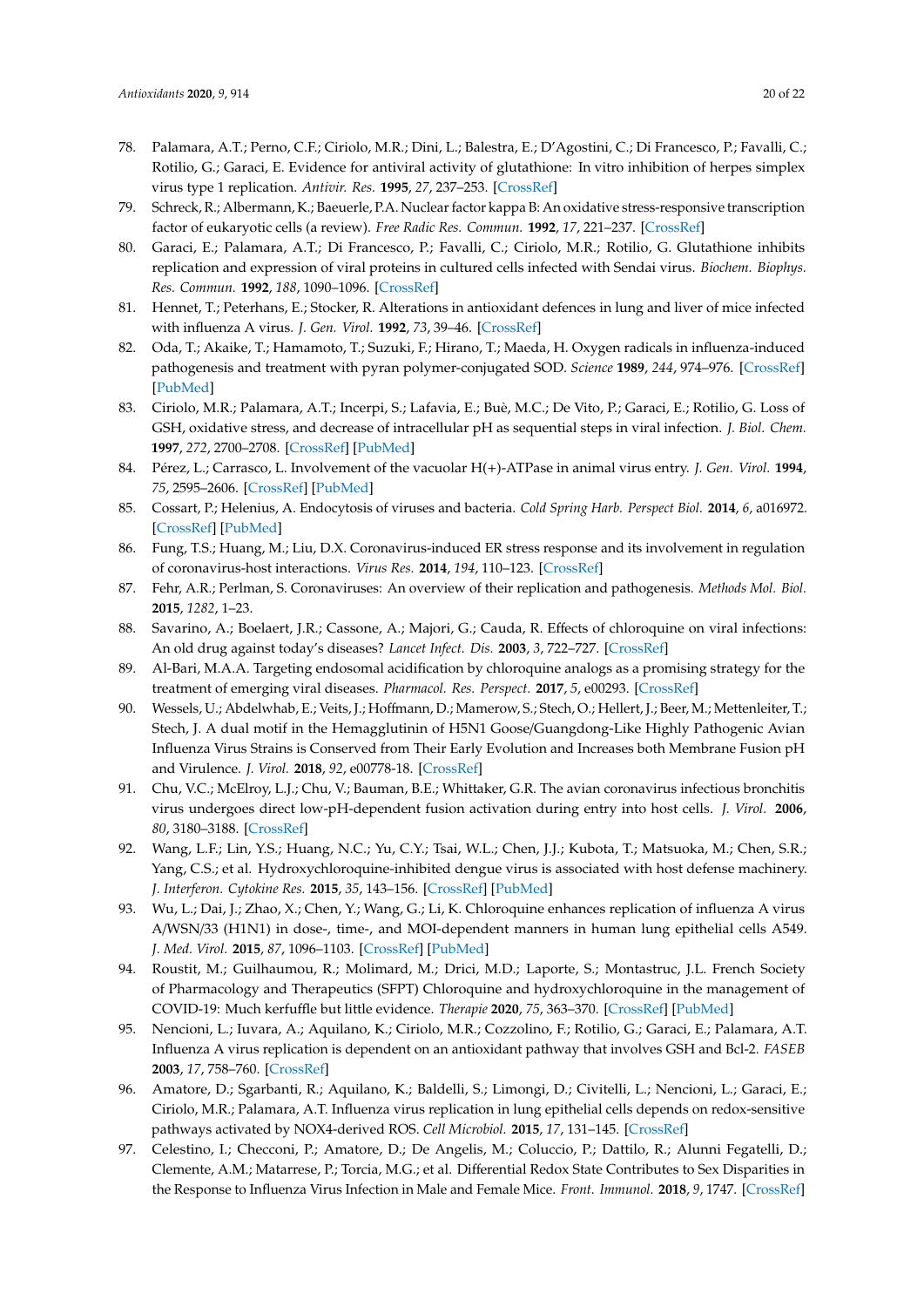- <span id="page-20-0"></span>98. Checconi, P.; De Angelis, M.; Marcocci, M.E.; Fraternale, A.; Magnani, M.; Palamara, A.T.; Nencioni, L. Redox-modulating agents in the treatment of viral infections. *Int. J. Mol. Sci.* **2020**, *21*, 4084. [\[CrossRef\]](http://dx.doi.org/10.3390/ijms21114084)
- <span id="page-20-1"></span>99. Bedard, K.; Krause, K.H. The NOX family of ROS-generating NADPH oxidases: Physiology and pathophysiology. *Physiol. Rev.* **2007**, *87*, 245–313.
- <span id="page-20-2"></span>100. To, E.E.; Vlahos, R.; Luong, R.; Halls, M.L.; Reading, P.C.; King, P.T.; Chan, C.; Drummond, G.R.; Sobey, C.G.; Broughton, B.; et al. Endosomal NOX2 oxidase exacerbates virus pathogenicity and is a target for antiviral therapy. *Nat. Commun.* **2017**, *8*, 69. [\[CrossRef\]](http://dx.doi.org/10.1038/s41467-017-00057-x)
- <span id="page-20-3"></span>101. Wiley, D.C.; Skehel, J.J. The structure and function of the hemagglutinin membrane glycoprotein of influenza virus. *Annu. Rev. Biochem.* **1987**, *56*, 365–394. [\[CrossRef\]](http://dx.doi.org/10.1146/annurev.bi.56.070187.002053)
- <span id="page-20-4"></span>102. Lee, C. Therapeutic Modulation of Virus-Induced Oxidative Stress via the Nrf2-Dependent Antioxidative Pathway. *Oxid. Med. Cell Longev.* **2018**, *2018*, 6208067. [\[CrossRef\]](http://dx.doi.org/10.1155/2018/6208067) [\[PubMed\]](http://www.ncbi.nlm.nih.gov/pubmed/30515256)
- <span id="page-20-5"></span>103. Choi, J.; Ou, J.H. Mechanisms of liver injury. III. Oxidative stress in the pathogenesis of hepatitis C virus. *Am. J. Physiol. Gastrointest. Liver Physiol.* **2006**, *290*, G847–G851. [\[CrossRef\]](http://dx.doi.org/10.1152/ajpgi.00522.2005)
- <span id="page-20-6"></span>104. Thoren, F.; Romero, A.; Lindh, M.; Dahlgren, C.; Hellstrand, K. A hepatitis C virus-encoded, nonstructural protein (NS3) triggers dysfunction and apoptosis in lymphocytes: Role of NADPH oxidase-derived oxygen radicals. *J. Leukoc Biol.* **2004**, *76*, 1180–1186. [\[CrossRef\]](http://dx.doi.org/10.1189/jlb.0704387)
- <span id="page-20-7"></span>105. Anticoli, S.; Amatore, D.; Matarrese, P.; De Angelis, M.; Palamara, A.T.; Nencioni, L. Counteraction of HCV-Induced Oxidative Stress Concurs to Establish Chronic Infection in Liver Cell Cultures. *Oxid. Med. Cell. Longev.* **2019**, *2019*, 6452390. [\[CrossRef\]](http://dx.doi.org/10.1155/2019/6452390) [\[PubMed\]](http://www.ncbi.nlm.nih.gov/pubmed/30906503)
- <span id="page-20-8"></span>106. Fink, K.; Duval, A.; Martel, A.; Soucy-Faulkner, A.; Grandvaux, N. Dual role of NOX2 in respiratory syncytial virus- and sendai virus-induced activation of NF-kappaB in airway epithelial cells. *J. Immunol.* **2008**, *180*, 6911–6922. [\[CrossRef\]](http://dx.doi.org/10.4049/jimmunol.180.10.6911) [\[PubMed\]](http://www.ncbi.nlm.nih.gov/pubmed/18453612)
- <span id="page-20-9"></span>107. Hosakote, Y.M.; Liu, T.; Castro, S.M.; Garofalo, R.P.; Casola, A. Respiratory syncytial virus induces oxidative stress by modulating antioxidant enzymes. *Am. J. Respir. Cell Mol. Biol.* **2009**, *41*, 348–357. [\[CrossRef\]](http://dx.doi.org/10.1165/rcmb.2008-0330OC) [\[PubMed\]](http://www.ncbi.nlm.nih.gov/pubmed/19151318)
- <span id="page-20-10"></span>108. Theodore, M.; Kawai, Y.; Yang, J.; Kleshchenko, Y.; Reddy, S.P.; Villalta, F.; Arinze, I.J. Multiple nuclear localization signals function in the nuclear import of the transcription factor Nrf2. *J. Biol. Chem.* **2008**, *283*, 8984–8994. [\[CrossRef\]](http://dx.doi.org/10.1074/jbc.M709040200) [\[PubMed\]](http://www.ncbi.nlm.nih.gov/pubmed/18238777)
- <span id="page-20-11"></span>109. Sims, A.C.; Tilton, S.C.; Menachery, V.D.; Gralinski, L.E.; Schäfer, A.; Matzke, M.M.; Webb-Robertson, B.J.M.; Chang, J.; Luna, M.L.; Long, C.E.; et al. Release of severe acute respiratory syndrome coronavirus nuclear import block enhances host transcription in human lung cells. *J. Virol.* **2013**, *87*, 3885–3902. [\[CrossRef\]](http://dx.doi.org/10.1128/JVI.02520-12)
- <span id="page-20-12"></span>110. Chook, Y.M.; Suel, K.E. Nuclear import by karyopherin-betas: Recognition and inhibition. *Biochim. Biophys. Acta* **2011**, *1813*, 1593–1606. [\[CrossRef\]](http://dx.doi.org/10.1016/j.bbamcr.2010.10.014)
- <span id="page-20-13"></span>111. Alvarez, J.A.; Chowdhury, R.; Jones, D.P.; Martin, G.S.; Brigham, K.L.; Binongo, J.N.; Ziegler, T.R.; Tangpricha, V. Vitamin D status is independently associated with plasma glutathione and cysteine thiol/disulphide redox status in adults. *Clin. Endocrinol.* **2014**, *81*, 458–466. [\[CrossRef\]](http://dx.doi.org/10.1111/cen.12449)
- <span id="page-20-14"></span>112. Jain, S.K.; Micinski, D. Vitamin D upregulates glutamate cysteine ligase and glutathione reductase, and GSH formation, and decreases ROS and MCP-1 and IL-8 secretion in high-glucose exposed U937 monocytes. *Biochem. Biophys. Res. Commun.* **2013**, *437*, 7–11. [\[CrossRef\]](http://dx.doi.org/10.1016/j.bbrc.2013.06.004) [\[PubMed\]](http://www.ncbi.nlm.nih.gov/pubmed/23770363)
- <span id="page-20-15"></span>113. Han, J.E.; Jones, J.L.; Tangpricha, V.; Brown, M.A.; Brown, L.; Hao, L.; Hebbar, G.; Lee, M.J.; Liu, S.; Ziegler, T.R.; et al. High Dose Vitamin D Administration in Ventilated Intensive Care Unit Patients: A Pilot Double Blind Randomized Controlled Trial. *J. Clin. Transl. Endocrinol.* **2016**, *4*, 59–65. [\[CrossRef\]](http://dx.doi.org/10.1016/j.jcte.2016.04.004) [\[PubMed\]](http://www.ncbi.nlm.nih.gov/pubmed/27419080)
- <span id="page-20-16"></span>114. Morris, G.; Anderson, G.; Dean, O.; Berk, M.; Galecki, P.; Martin-Subero, M.; Maes, M. The glutathione system: A new drug target in neuroimmune disorders. *Mol. Neurobiol.* **2014**, *50*, 1059–1084. [\[CrossRef\]](http://dx.doi.org/10.1007/s12035-014-8705-x) [\[PubMed\]](http://www.ncbi.nlm.nih.gov/pubmed/24752591)
- <span id="page-20-17"></span>115. Nadeem, A.; Siddiqui, N.; Alharbi, N.O.; Alharbi, M.M.; Imam, F. Acute glutathione depletion leads to enhancement of airway reactivity and inflammation via p38MAPK-iNOS pathway in allergic mice. *Int. Immunopharmacol.* **2014**, *22*, 222–229. [\[CrossRef\]](http://dx.doi.org/10.1016/j.intimp.2014.06.030) [\[PubMed\]](http://www.ncbi.nlm.nih.gov/pubmed/24978607)
- <span id="page-20-18"></span>116. Limongi, D.; Baldelli, S.; Checconi, P.; Marcocci, M.E.; De Chiara, G.; Fraternale, A.; Magnani, M.; Ciriolo, M.R.; Palamara, A.T. GSH-C4 Acts as Anti-inflammatory Drug in Different Models of Canonical and Cell Autonomous Inflammation Through NFkappaB Inhibition. *Front. Immunol.* **2019**, *10*, 155. [\[CrossRef\]](http://dx.doi.org/10.3389/fimmu.2019.00155)